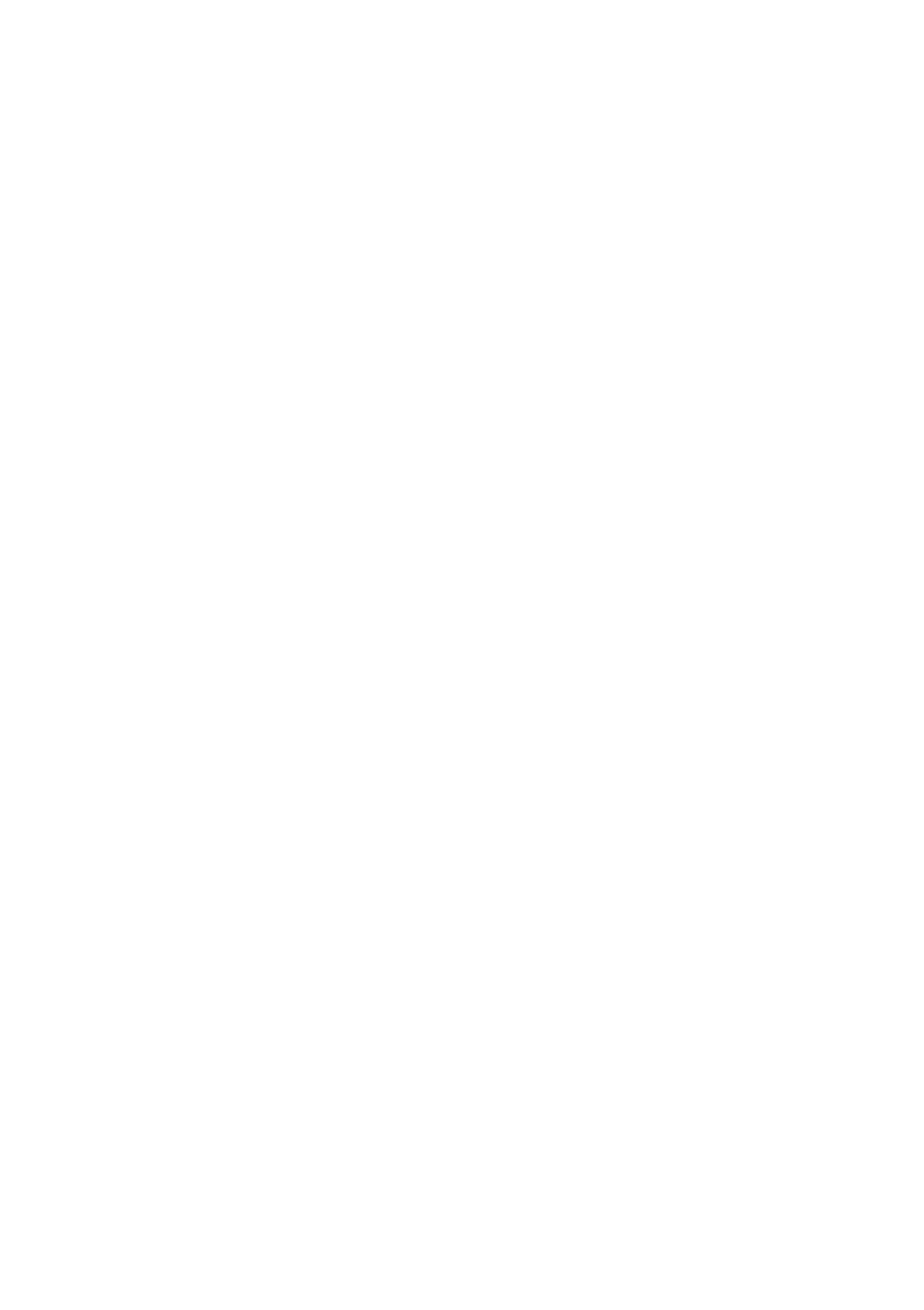# **CONTENTS**

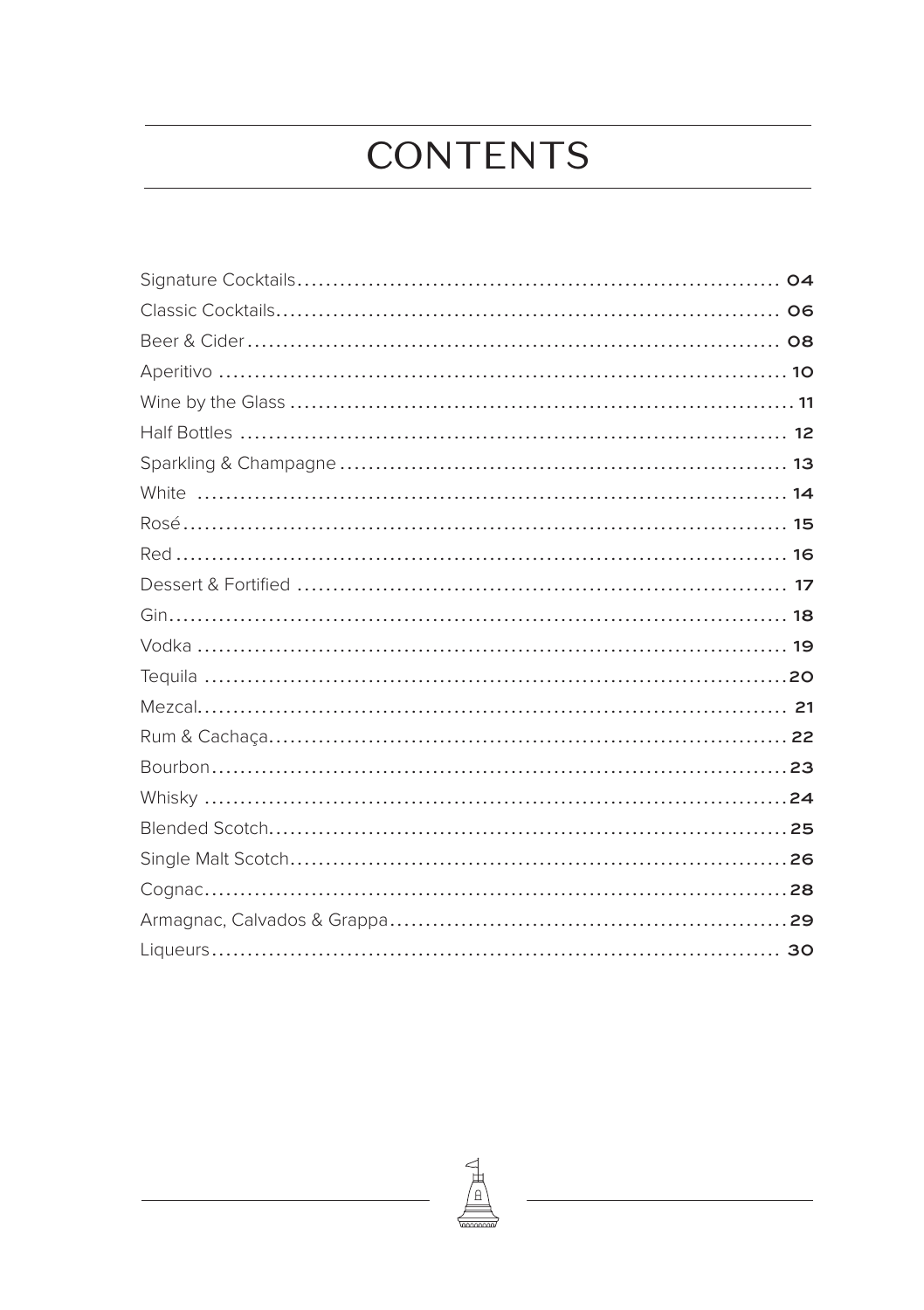### SIGNATURE COCKTAILS

| <b>APPLE &amp; MARO</b>                                                                                      | 22 |
|--------------------------------------------------------------------------------------------------------------|----|
| Grey Goose vodka, amaro Montenegro, pomme verte, lime, apple juice, tarragon<br>honey, soda                  |    |
| <b>MEANT TO BEE</b>                                                                                          | 20 |
| Bacardi rum, mango tea, vanilla honey, pastis, Champagne                                                     |    |
| <b>SOMETHING FOR ROSIE</b>                                                                                   | 22 |
| Hendricks gin, raspberry & rose smoked earl grey, lemon juice, simple syrup                                  |    |
| <b>MORNINGTON MARGARITA</b>                                                                                  | 25 |
| Patron Silver, Cointreau, salt & pepper pineapple syrup, lime juice                                          |    |
| <b>IN A JAM</b>                                                                                              | 26 |
| Woodford Reserve Rye whisky, Amontillado Sherry, blackberry & shiraz reduction,<br>orange juice, lemon, mint |    |
| <b>SALTY SAILOR</b>                                                                                          | 22 |
| Coconut washed Sailor Jerry spiced rum, lemon, lime, salted coconut & pineapple<br>syrup, soda               |    |
| EAT, SLEEP, MEZCAL                                                                                           | 27 |
| Del Maguaey Vida mezcal, yellow Chartreuse, lemon, agave, apricot & cardamon<br>syrup, soda                  |    |
| <b>CITRUS KISS XO</b>                                                                                        | 21 |
| 42 Below vodka, campari, coconut syrup, lemon curd, mandarin puree                                           |    |

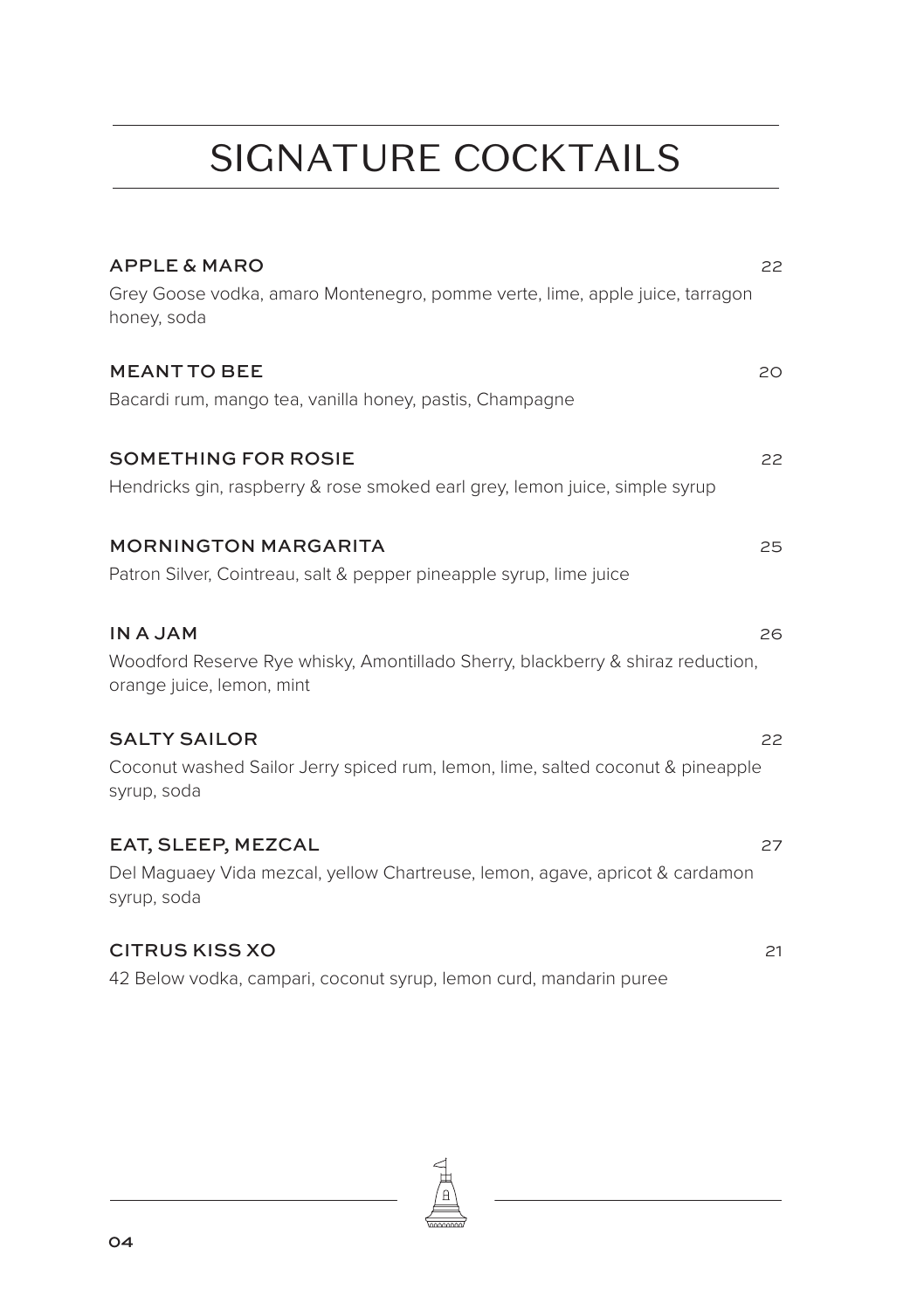# SIGNATURE COCKTAILS

| EAT, SLEEP, MEZCAL                                                                                                                       | 27 |
|------------------------------------------------------------------------------------------------------------------------------------------|----|
| Del Maguaey Vida mezcal, yellow Chartreuse, lemon, agave, apricot & cardamon<br>syrup, soda                                              |    |
| SNAP IT UP                                                                                                                               | 24 |
| Hendricks gin, sugar snap vermouth, luxardo maraschino, green Chartreuse,<br>lemon juice, sugar, egg white                               |    |
| <b>BREAKFAST OF CHAMPS</b>                                                                                                               | 20 |
| Granola infused Campari, sweet vermouth, prosecco, orange juice & sugar                                                                  |    |
| <b>BIG ON BANANA</b>                                                                                                                     | 24 |
| Maple spiced Makers Mark bourbon, Martell VS cognac, banana liqueur, chocolate<br>bitters                                                |    |
| PRETTY IN PEACH                                                                                                                          | 24 |
| Grey Goose vodka, white cacao liqueur, crème de menthe, condensed peach                                                                  |    |
| <b>ABSINTHE COLADA</b>                                                                                                                   | 22 |
| Bicardi Carta Oro, Pernod, absinthe, Amontillado Sherry, bitters,<br>coconut pineapple caramel, orange juice, lime, coconut cream, cream |    |
| PIE'D PIPER                                                                                                                              | 28 |
| Glenfiddich 12yr Old whisky, pomme verte, brookies mac. liqueur, bitters,<br>mole bitters, sugar                                         |    |
| <b>STRAWBERRY STIMULANT</b>                                                                                                              | 22 |
| Woodford Reserve Rye whisky, Martell VS cognac, Averna, strawberry allspice syrup,<br>little drippa coffee                               |    |

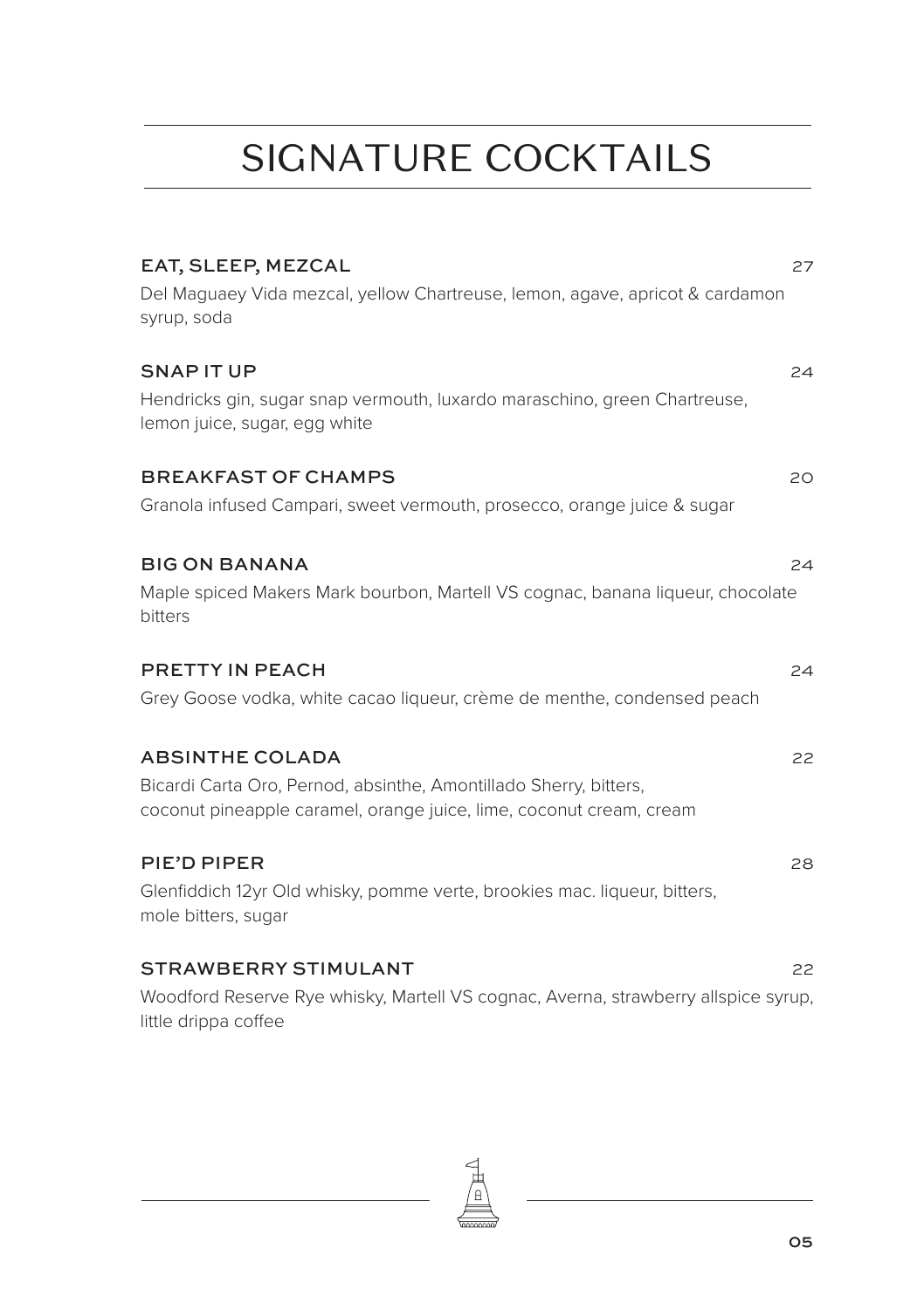# CLASSIC COCKTAILS

| <b>APEROL SPRITZ</b>                                               | 16 |
|--------------------------------------------------------------------|----|
| Aperol, prosecco, soda                                             |    |
| <b>AVIATION</b>                                                    | 24 |
| Bombay Dry gin, Luxardo maraschino, crème de violette, lemon juice |    |
| <b>SOUTHSIDE</b>                                                   | 21 |
| Bombay Sapphire gin, lime juice, sugar, mint                       |    |
| <b>COSMOPOLITAN</b>                                                | 21 |
| Eristoff vodka, Cointreau, lime juice, cranberry juice             |    |
| <b>MOJITO</b>                                                      | 22 |
| Bacardi Carta Blanca rum, lime juice, sugar, mint, soda            |    |
| <b>DAIQURI</b>                                                     | 21 |
| Bacardi Carta Blanca rum, lime juice, sugar                        |    |
| <b>DARK N STORMY</b>                                               | 18 |
| Bacardi Oro rum, lime juice, ginger beer, bitters                  |    |

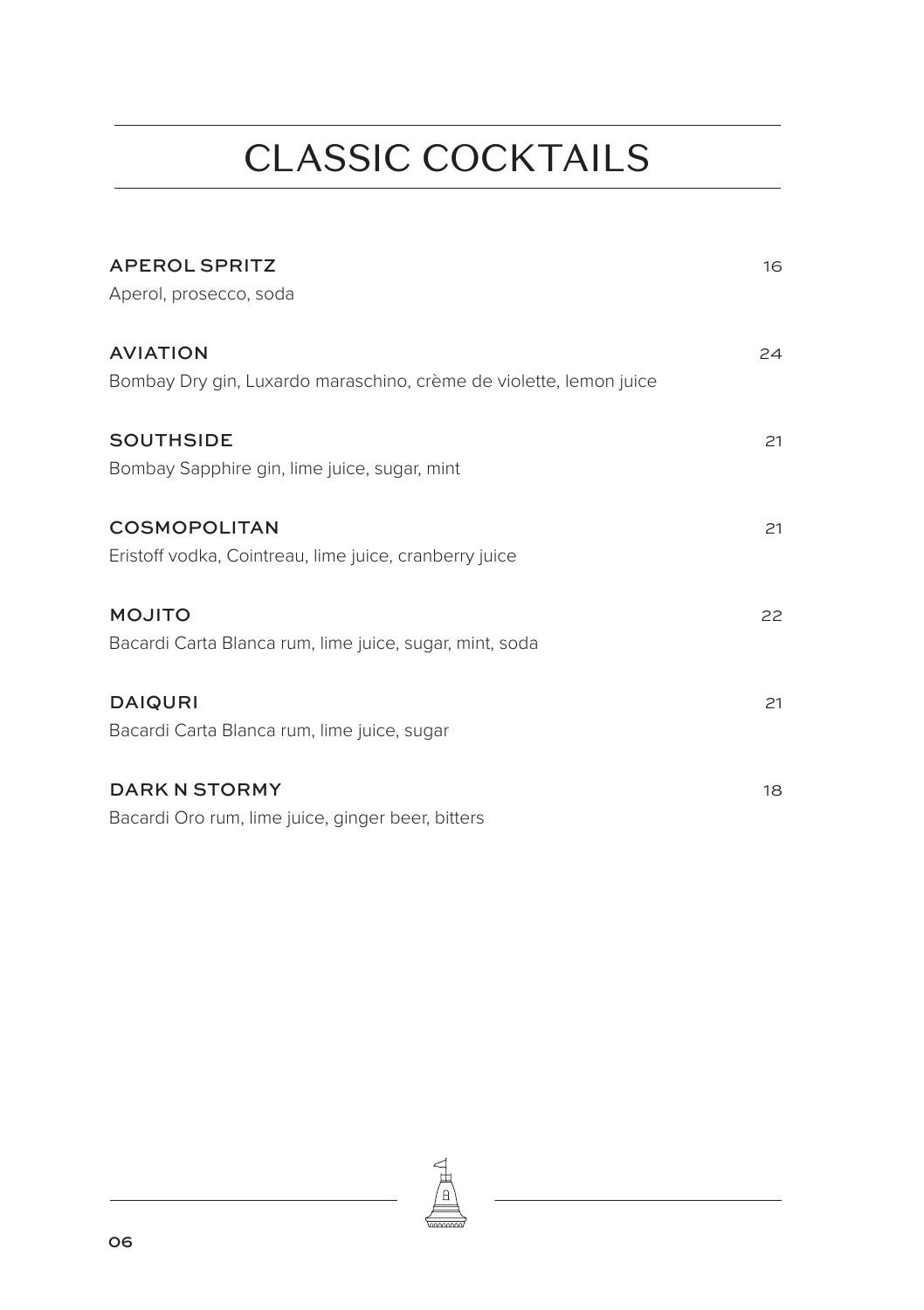# CLASSIC COCKTAILS

| <b>TOMMY'S MARGARITA</b>                                                                                                | 24 |
|-------------------------------------------------------------------------------------------------------------------------|----|
| Cazadores Blanco tequila, lime juice, agave nectar                                                                      |    |
| <b>SIDECAR</b><br>Henessey VS Cognac, Cointreau, lemon juice                                                            | 28 |
|                                                                                                                         |    |
| <b>WHISKY SOUR</b><br>Makers Mark bourbon, lemon juice, sugar, egg white                                                | 23 |
| <b>DRY GIN MARTINI</b><br>Bombay Sapphire gin, dry vermouth, choice of lemon twist or olives                            | 24 |
| <b>NEGRONI</b><br>Bombay Dry gin, Campari, sweet vermouth                                                               | 22 |
| <b>SAZERAC (NEW YORK STYLE)</b><br>Hennessey VS Cognac, Woodford Rye whisky, sugar, peychaud bitters,<br>absinthe rinse | 28 |
| <b>OLD FASHIONED</b><br>Makers Mark bourbon, sugar, bitters                                                             | 26 |

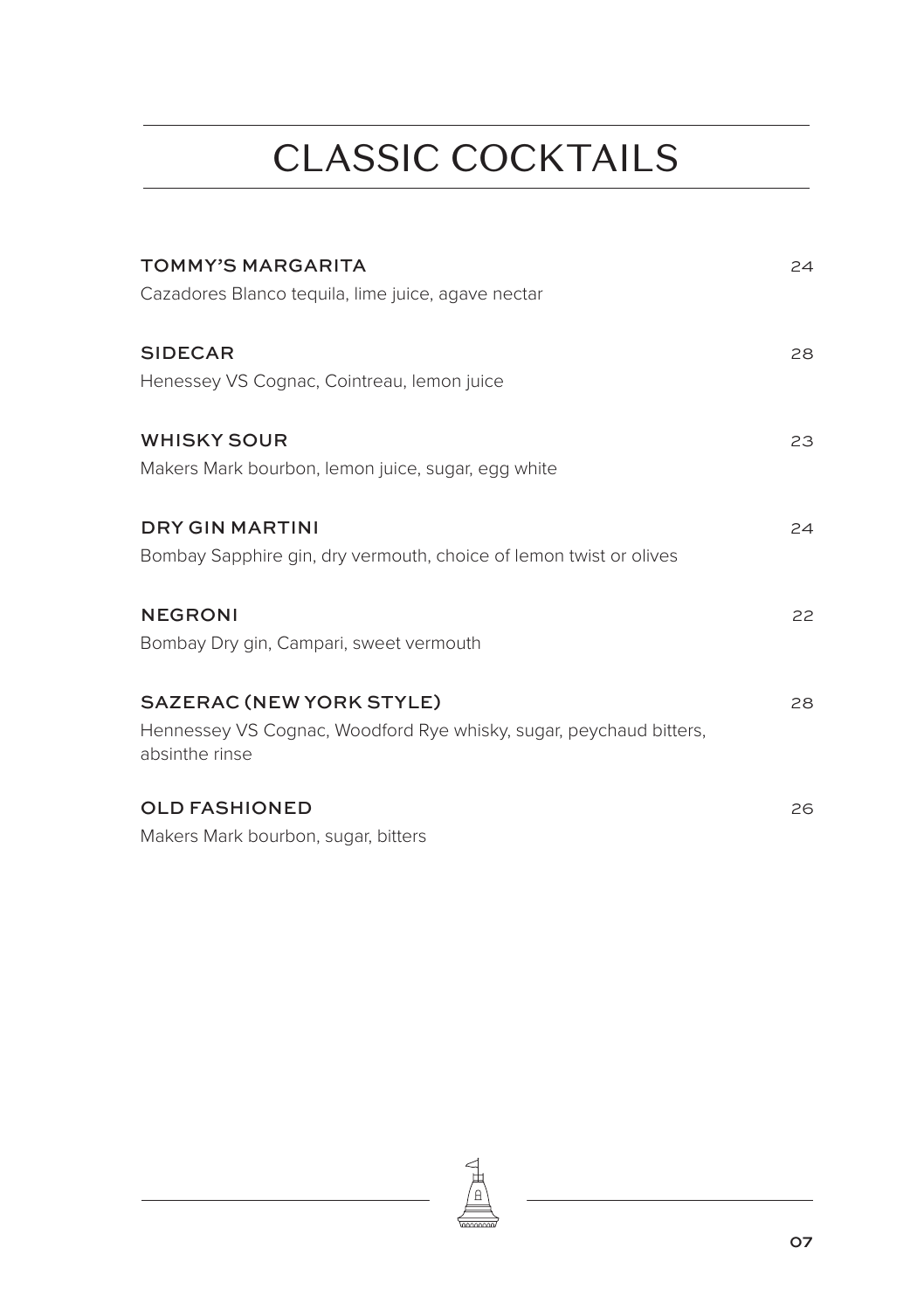### BEER & CIDER

#### DRAUGHT SCH/JUG

| Furphy Crisp Lager                     | Geelong, VIC          | 11/28 |
|----------------------------------------|-----------------------|-------|
| James Squire 150 Lashes Pale Ale       | Camperdown, NSW       | 12/30 |
| Stone & Wood Pacific Ale               | Byron Bay, NSW        | 12/30 |
| Heineken                               | <b>Netherlands</b>    | 14/35 |
| Fixation IPA                           | Collingwood, VIC      | 12/30 |
| Brooklyn Lager                         | <b>USA</b>            | 14/35 |
| Stone & Wood Green Coast Lager         | <b>Byron Bay, NSW</b> | 12/30 |
| Kirin <i>Ichibhan</i>                  | Japan                 | 14/35 |
| St Andrews Brewery 6 Furlongs Pale Ale | Fingal, VIC           | 12/30 |
| Dainton Brewery Jungle Juice Hazy IPA  | Carrum Downs, VIC     | 13/33 |
| Wolf of the Willows XPA                | Mordialloc, VIC       | 12/30 |
| 5 Seeds Crisp Apple Cider              | Geelong, VIC          | 12/30 |

#### ZERO /LIGHT

| Heineken Zero (0.03% abv)             | <b>Netherlands</b> | 8            |
|---------------------------------------|--------------------|--------------|
| Heaps Normal XPA (0.5% abv)           | Canberra, ACT      | $12^{\circ}$ |
| James Boag's Premium Light (2.7% abv) | Launceston, TAS    | 8            |

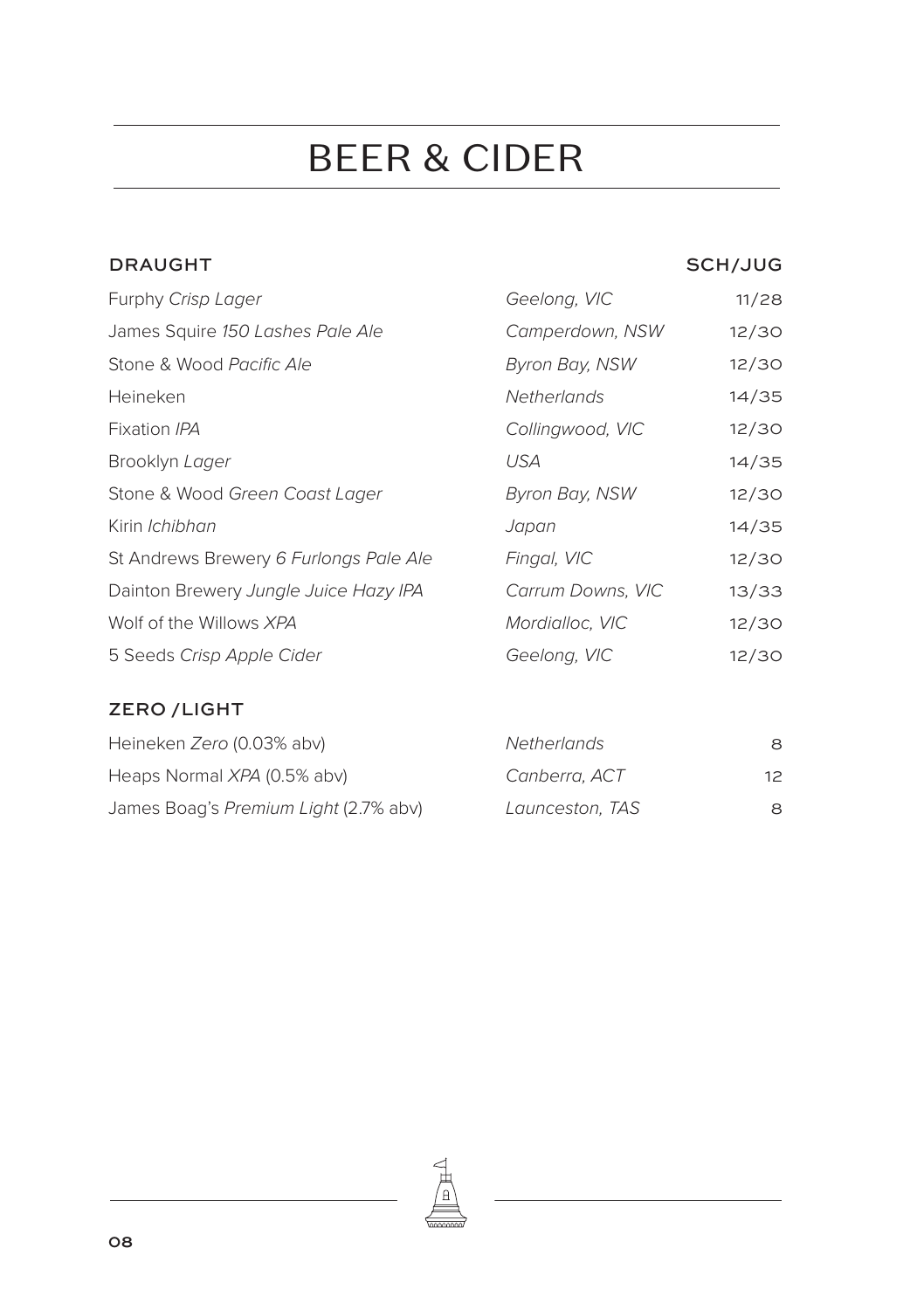# BEER & CIDER

#### BOTTLES/CANS

| Corona                                 | Mexico                | 11 |
|----------------------------------------|-----------------------|----|
| Carlton Draught                        | Abbotsford, VIC       | 11 |
| Birra Moretti                          | Italy                 | 12 |
| Kosciuszko Pale Ale                    | Jindabyne, NSW        | 12 |
| Two Birds Sunset Ale                   | Spotswood, VIC        | 13 |
| James Squire The Chancer Golden Ale    | Camperdown, NSW       | 12 |
| Brooklyn Bel Air Sour                  | <b>USA</b>            | 12 |
| Stone & Wood Jasper Ale                | <b>Byron Bay, NSW</b> | 13 |
| St Andrews Brewery 6 Furlongs Pale Ale | Fingal, VIC           | 12 |
| Mornington Peninsula Brewery Brown Ale | Mornington, VIC       | 12 |
| Two Bays Gluten Free XPA               | Dromana, VIC          | 14 |

#### GINGER

| Eddies Organic Apple Cider | Red Hill, VIC  | 16 |
|----------------------------|----------------|----|
| Lick Pier Ginger Beer      | Melbourne, VIC | 14 |

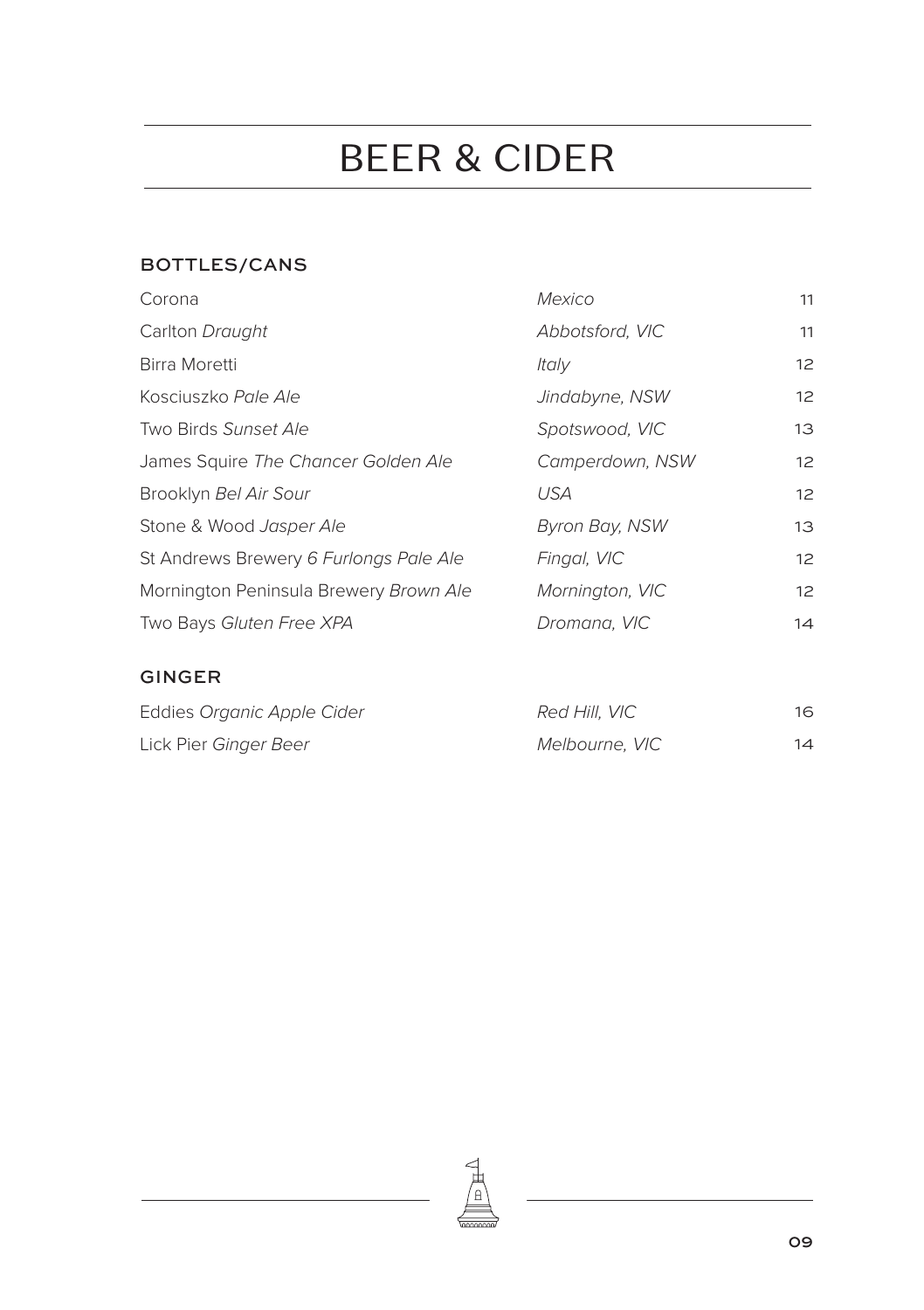### APERITIVO

### APÉRITIF

| Aperol                            | Veneto, Italy         | 12 |
|-----------------------------------|-----------------------|----|
| Barsol Quebranta Pisco            | Lombardy, Italy       | 13 |
| Campari                           | Bordeaux, France      | 12 |
| Lillet Blanc                      | Athens, Greece        | 9  |
| Mataxa Ouzo                       | Cognac, France        | 11 |
| Mery Melrose Pineau des Chartenes | Normandy, France      | 12 |
| Pernod                            | Franche-Comté, France | 11 |
| Ricard                            | Occitanie, France     | 12 |

#### AMARO

| Applewood Red Okar | Adelaide Hills, SA    | 14 |
|--------------------|-----------------------|----|
| Averna             | Sicily, Italy         | 11 |
| Cynar              | Molise, Italy         | 12 |
| Fernet Branca      | Lombardy, Italy       | 11 |
| Montenegro         | Emilia-Romagna, Italy | 12 |
| Nonino             | Friuli, Italy         | 13 |

#### VERMOUTH

| Dolin Blanc            | Chambéry, France   | $\Theta$ |
|------------------------|--------------------|----------|
| Dolin Dry              | Chambéry, France   | 9        |
| Dolin Rouge            | Chambéry, France   | 9        |
| Noilly Prat            | Marseillan, France | 9        |
| Martini Rosso          | Turin, Italy       | 9        |
| Martini Extra Dry      | Turin, Italy       | 9        |
| Martini Bianco         | Turin, Italy       | 9        |
| Carpano Antica Formula | Turin, Italy       | 9        |

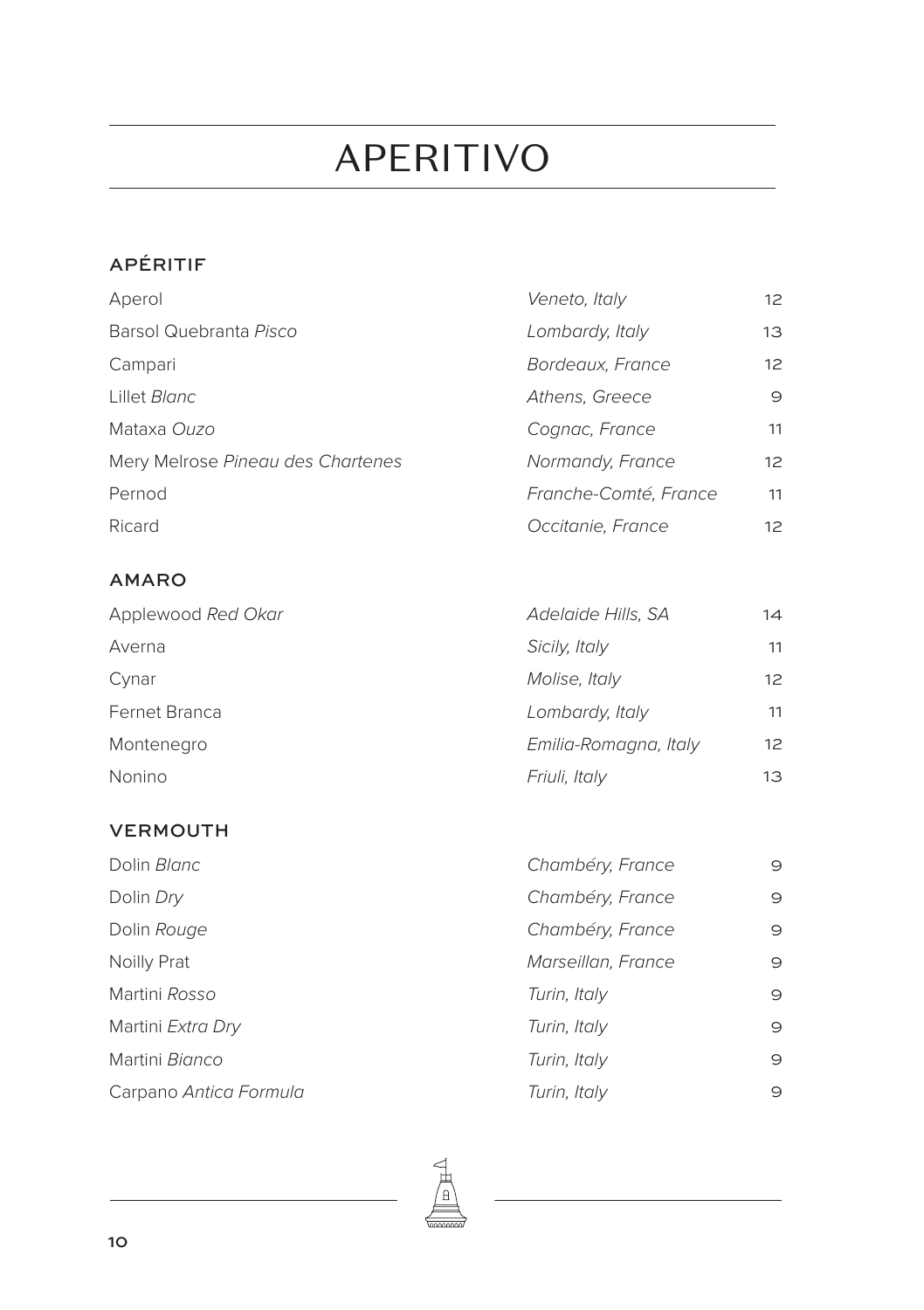# WINE BY THE GLASS

#### SPARKLING

| Dal Zotto Pucini Prosecco, NV                                        | King Valley, VIC  | 13. |
|----------------------------------------------------------------------|-------------------|-----|
| Jansz Premium Cuveé, NV                                              | Pipers Brook, TAS | 14  |
| Taittinger Cuvée Prestige, NV                                        | Champagne, France | 25  |
| Pierre Gimonnet & Fils 1er Cru Blanc de Blancs, NV Champagne, France |                   | 27  |
|                                                                      |                   |     |

#### WHITE

| Rocky Gully Riesling, 2021               | Frankland River, WA  | 13 |
|------------------------------------------|----------------------|----|
| Babich Black Label Sauvignon Blanc, 2021 | Marlborough, NZ      | 12 |
| Terre Forti Pinot Grigio, 2020           | Delle Venezie, Italy | 12 |
| Motley Cru Chardonnay, 2021              | King Valley, VIC     | 11 |
| Save Our Souls Chardonnay, 2019          | Yarra Valley, VIC    | 15 |

#### ROSÉ

| Dominique Portet Fontaine, 2021 | Yarra Valley, VIC | 13 |
|---------------------------------|-------------------|----|
| Petit Detours, 2020             | Languedoc, France | 14 |

#### RED

| Hesketh Unfinished Business Pinot Noir, 2020  | Limestone Coast, SA   | 11 |
|-----------------------------------------------|-----------------------|----|
| Zonzo Estate Pinot Noir, 2021                 | Yarra Valley, VIC     | 15 |
| Poggio dei Principi Sangiovese, 2020          | Emilio Romagna, Italy | 12 |
| Head Red Shiraz, 2020                         | Barossa Valley, SA    | 15 |
| Levant by Levantine Hill Cab. Sauvignon, 2020 | Yarra Valley, VIC     | 14 |

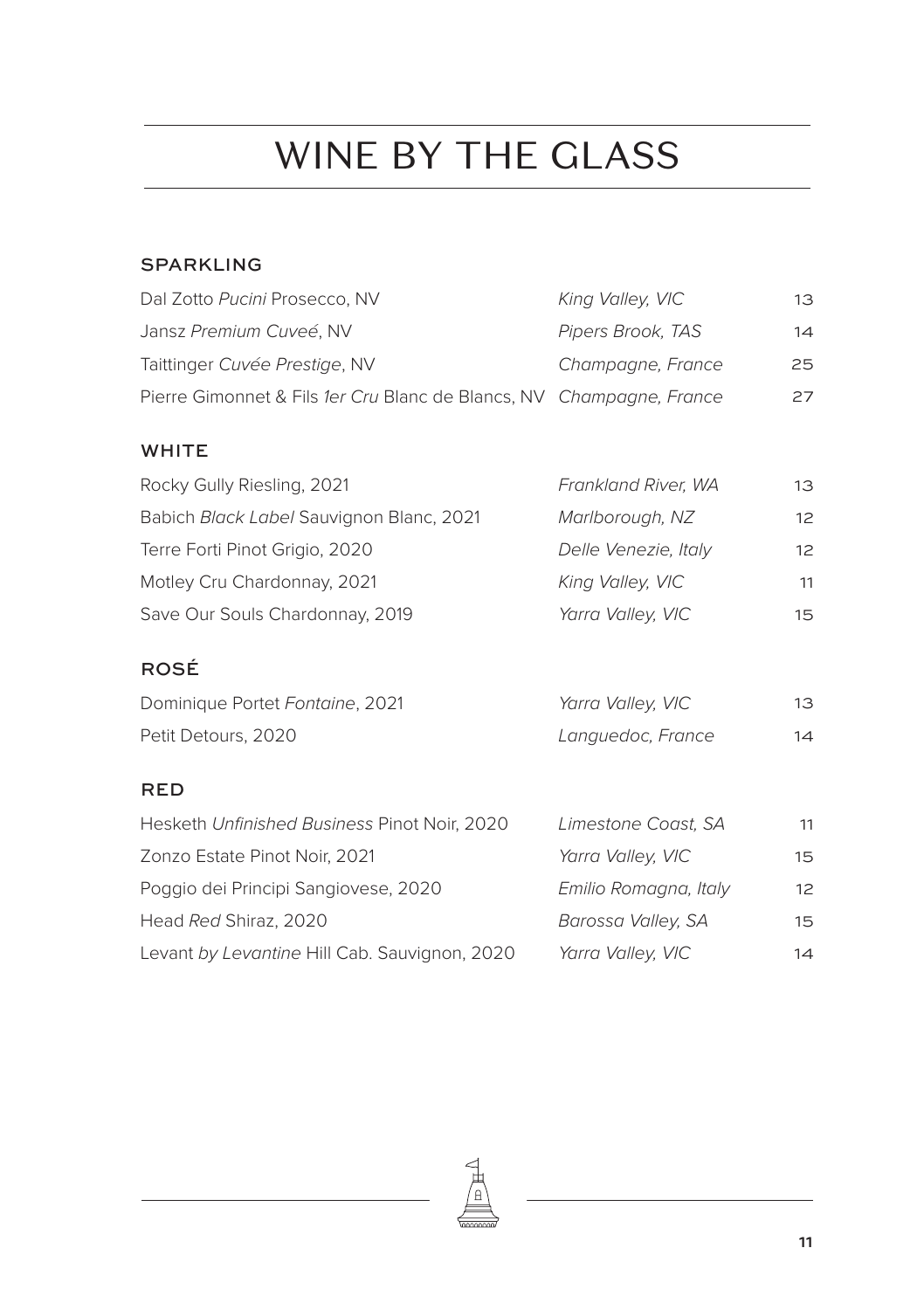#### HALF BOTTLE

| Ca del Bosco, NV                                  | Lombardy, Italy           | 113 |
|---------------------------------------------------|---------------------------|-----|
| Taittinger Cuvée Prestige, NV                     | Champagne, France         | 131 |
| Krug Grande Cuvée, NV                             | Champagne, France         | 423 |
| Billecart-Salmon Brut Rosé, NV                    | Champagne, France         | 177 |
| Robert Weil Trocken Riesling, 2020                | Rheingau, Germany         | 83  |
| Huet Le Haut-Lieu Sec Chenin Blanc, 2019          | Vouvray, France           | 101 |
| Huet Le Clos du Bourg Demi-Sec Chenin Blanc, 1981 | Vouvray, France           | 463 |
| Yabby Lake Single Vineyard Chardonnay, 2020       | Mornington Peninsula, VIC | 61  |
| Shaw + Smith M3 Chardonnay, 2019                  | Adelaide Hills, SA        | 63  |
| Paradigm Hill L'ami sage Pinot Noir, 2019         | Mornington Peninsula, VIC | 85  |
| Mongeard-Mugneret Vosne-Romanée P. Noir, 2017     | Burgundy Village, France  | 211 |
| Massolino Barolo Nebbiolo, 2017                   | Piedmont, Italy           | 139 |
| Craiglee Shiraz, 2016                             | Sunbury, VIC              | 85  |
| Cullen Cabernet Sauvignon/Merlot, 2019            | Margaret River, WA        | 65  |
| Croix Canon Merlot/Cabernet Franc, 2014           | Bordeaux, France          | 143 |

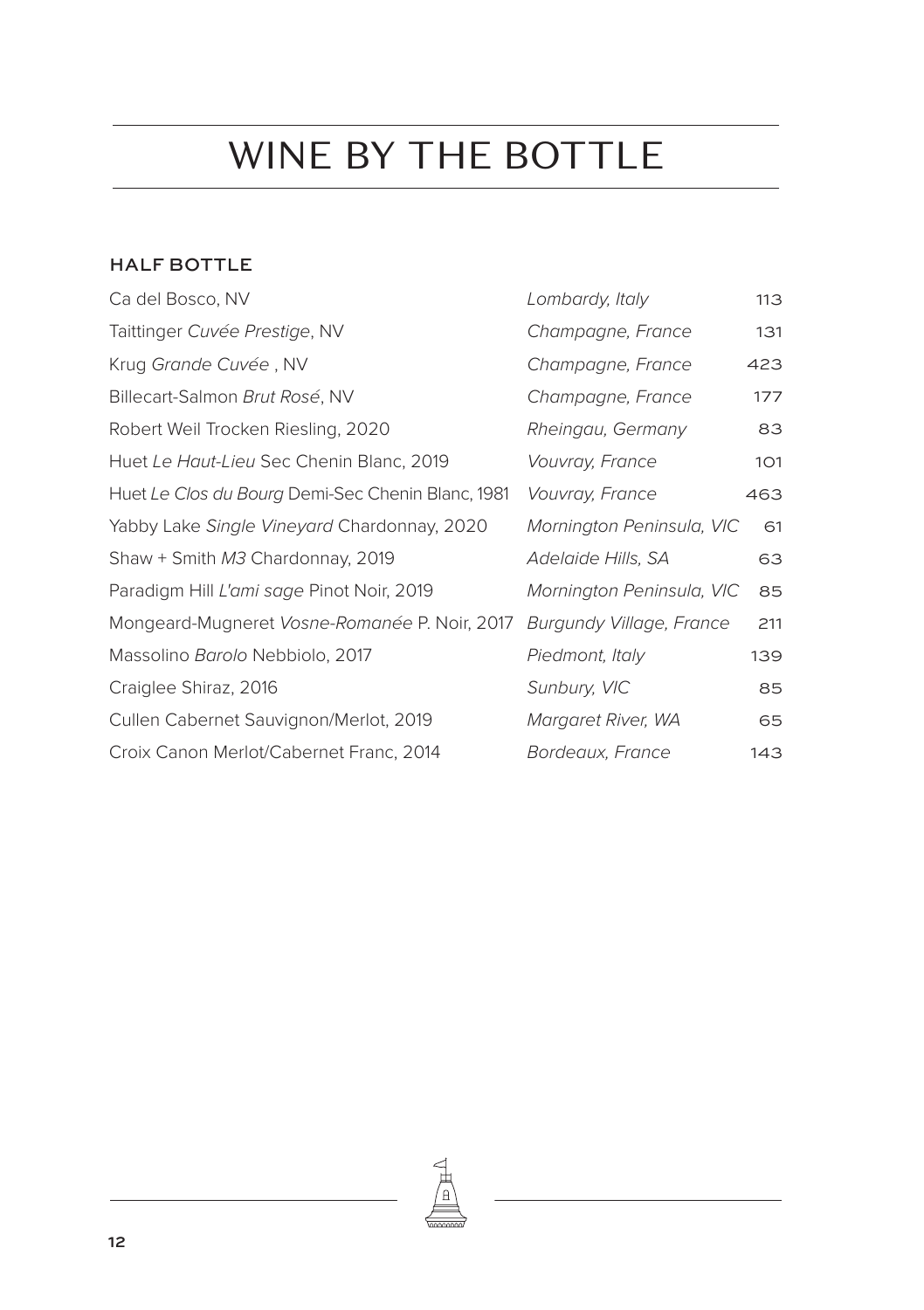#### SPARKLING

| Montalto Pennon Hill Sparkling Rosé, NV      | Mornington Peninsula, VIC 85  |      |
|----------------------------------------------|-------------------------------|------|
| Yabby Lake Cuvée Ning Brut Rosé, NV          | Mornington Peninsula, VIC     | - 89 |
| Eldridge Estate Peninsula Fizz, 2011         | Mornington Peninsula, VIC 103 |      |
| Dilworth & Allain Sparkle Motion Pet-Nat, NV | <b>Multi-Regional, VIC</b>    | 75   |
| Dal Zotto Pucini Prosecco, NV                | King Valley, VIC              | 75   |
| Jansz Premium Cuvée, NV                      | <b>Multi-Regional, TAS</b>    | 83   |
| Bellebonne Vintage Cuvée, 2017               | Pipers River, TAS             | 137  |
| Deviation Rd Loftia Brut, 2017               | Adelaide Hills, SA            | 113  |
| Deviation Rd Altair Brut Rosé, NV            | Adelaide Hills, SA            | 99   |
| Quartz Reef Méthode Traditionnelle, NV       | Central Otago, NZ             | 95   |

#### CHAMPAGNE

| Piper Heidsieck Cuvée Brut, NV                     | Reims           | 125 |
|----------------------------------------------------|-----------------|-----|
| Taittinger Cuvée Prestige, NV                      | Reims           | 149 |
| Tattinger Comtes de Champagne B'd'Blancs, 2011     | Reims           | 659 |
| Louis Roederer Collection 242, NV                  | Reims           | 175 |
| Krug Grande Cuvée, NV                              | Reims           | 839 |
| Dom Perignon, 2010                                 | Hautvillers     | 725 |
| Laurent Perrier La Cuvée, NV                       | Tours-sur-Marne | 211 |
| Billecart-Salmon Brut Rosé, NV                     | Mareuil-sur-Aÿ  | 315 |
| Pierre Gimonnet & Fils 1er Cru Blanc de Blancs, NV | Cuis            | 161 |
| Larmandier-Bernier 1er Cru Blanc de Blancs, 2014   | Vertus          | 337 |

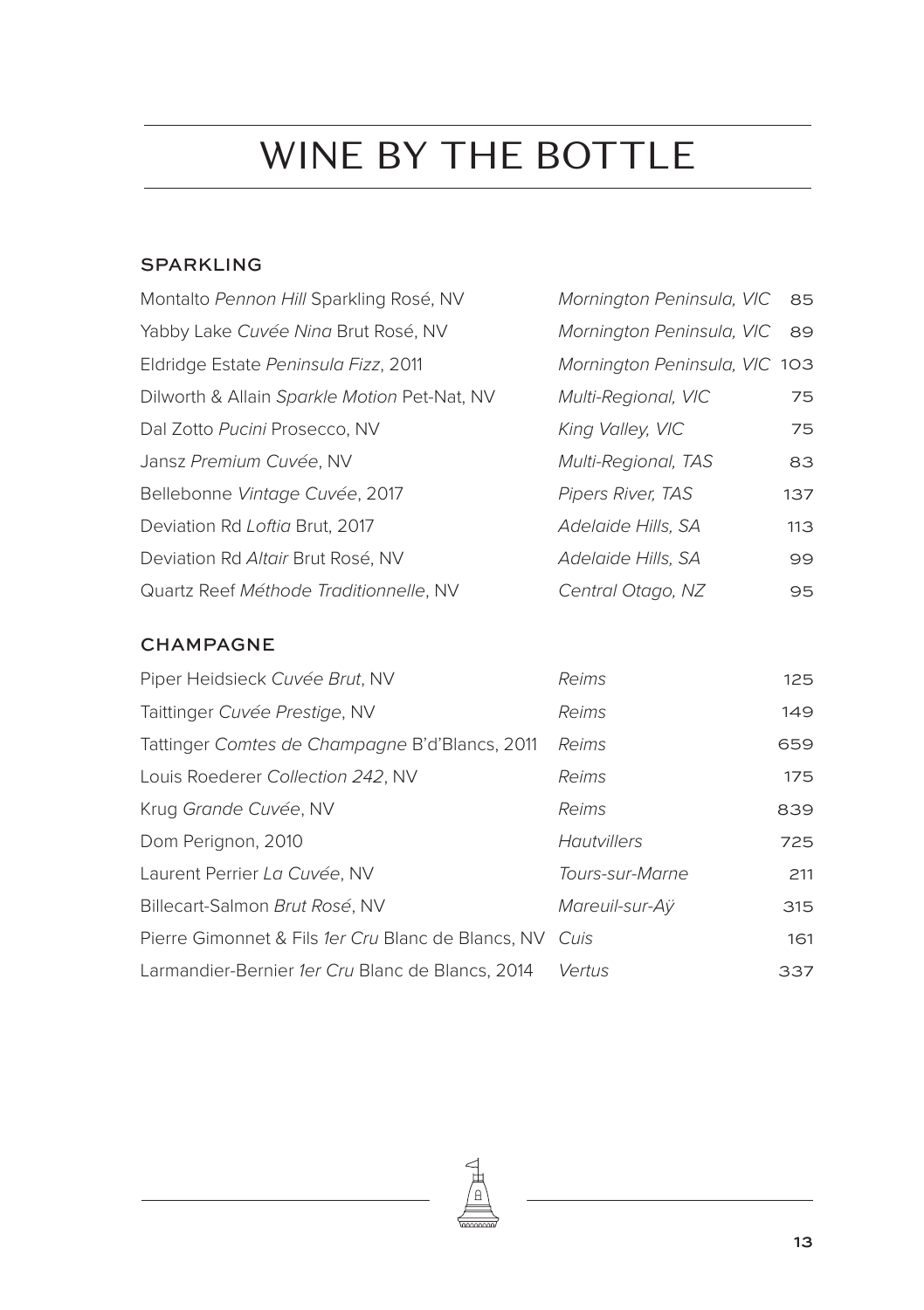#### WHITE

| Rocky Gully Riesling, 2021                    | Frankland River, WA          | 63  |
|-----------------------------------------------|------------------------------|-----|
| Shaw + Smith Riesling, 2021                   | Adelaide Hills, SA           | 77  |
| Oakdene Sauvignon Blanc, 2019                 | Bellarine Peninsula, VIC     | 65  |
| Babich Black Label Sauvignon Blanc, 2021      | Marlborough, NZ              | 59  |
| Daniel Chotard Sauvignon Blanc, 2019          | Sancerre, France             | 121 |
| Paringa Estate Pinot Gris, 2021               | Mornington Peninsula, VIC    | 69  |
| Parcel White Pinot Gris/Sauvignon Blanc, 2021 | Mornington Peninsula, VIC    | 73  |
| Terre Forti Pinot Grigio, 2020                | Delle Venezie, Italy         | 59  |
| Txomin Etxaniz Txakoli, 2020                  | <b>Basque Country, Spain</b> | 139 |
| Valmiñor Albariño, 2020                       | Rías Baixas, Spain           | 83  |
| Jo Landron La Louvetrie Muscadet, 2019        | Loire Valley, France         | 65  |
| Picollo Ernesto Gavi Cortese, 2020            | Piedmont, Italy              | 65  |
| Le Battistella Montesi Garganega, 2019        | Soave, Italy                 | 73  |
| Wanted Man Marsanne, 2017                     | Heathcote, VIC               | 93  |
| Crittenden Estate Chardonnay, 2020            | Mornington Peninsula, VIC    | 71  |
| Polperro Chardonnay, 2018                     | Mornington Peninsula, VIC    | 95  |
| Save Our Souls Chardonnay, 2019               | Yarra Valley, VIC            | 73  |
| Zonzo Estate Chardonnay, 2021                 | Yarra Valley, VIC            | 65  |
| Motley Cru Chardonnay, 2021                   | King Valley, VIC             | 53  |
| Traviarti Chardonnay, 2021                    | Beechworth, VIC              | 115 |
| Hills Collide Chardonnay, 2020                | Adelaide Hills, SA           | 85  |
| Felix Chardonnay, 2018                        | <b>Petit Chablis. France</b> | 99  |
|                                               |                              |     |

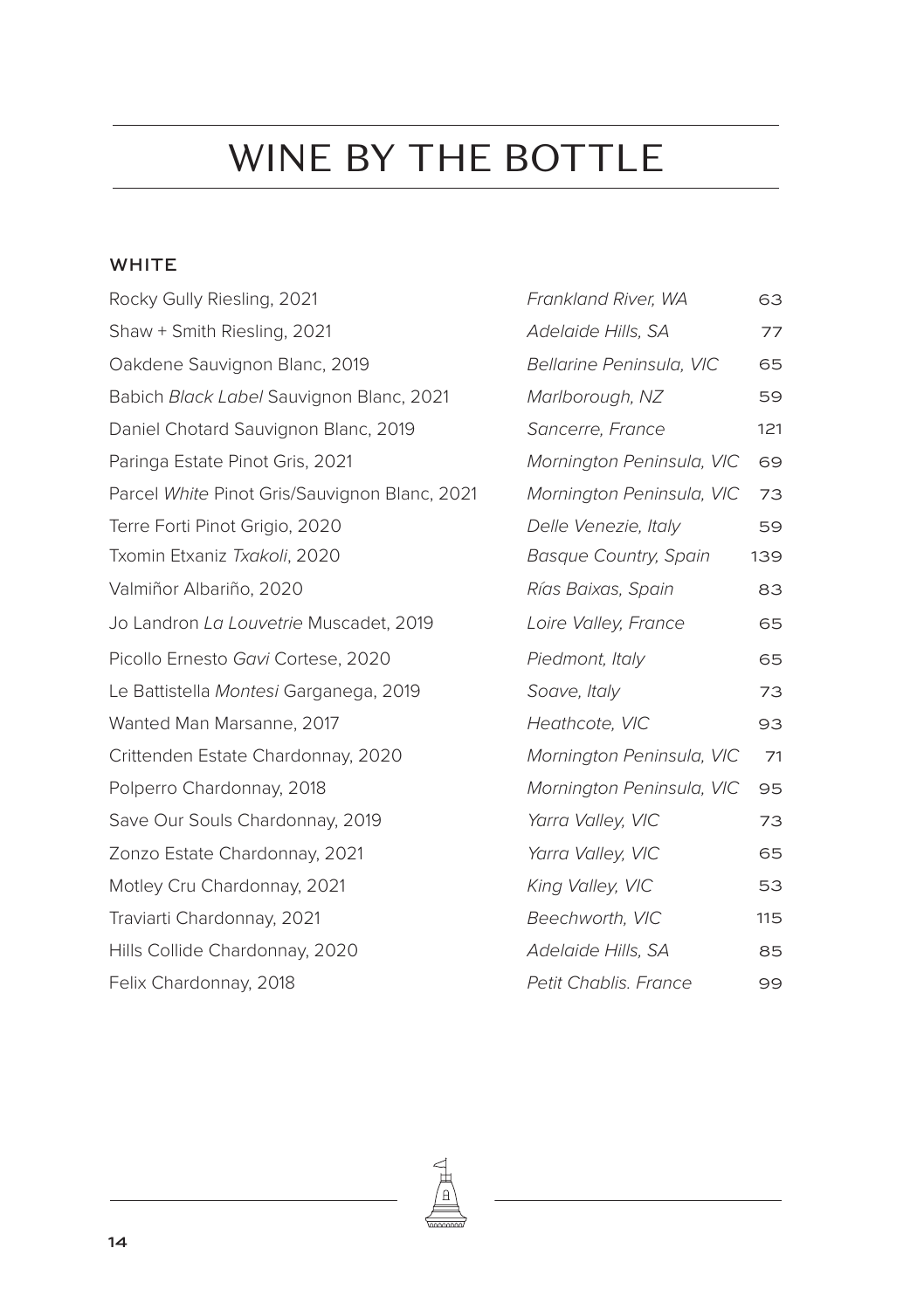### ROSÉ

| Kerri Greens Pinots de Mornington, 2021 | Mornington Peninsula, VIC 73 |    |
|-----------------------------------------|------------------------------|----|
| Dominique Portet Fontaine, 2021         | Yarra Valley, VIC            | 63 |
| Turkey Flat, 2021                       | Barossa Valley, SA           | 75 |
| Petit Detours, 2020                     | Languedoc, France            | 69 |
| Rameau d'Or, 2021                       | Provence, France             | 73 |
| Gavoty Grand Classique, 2020            | Provence, France             | 99 |

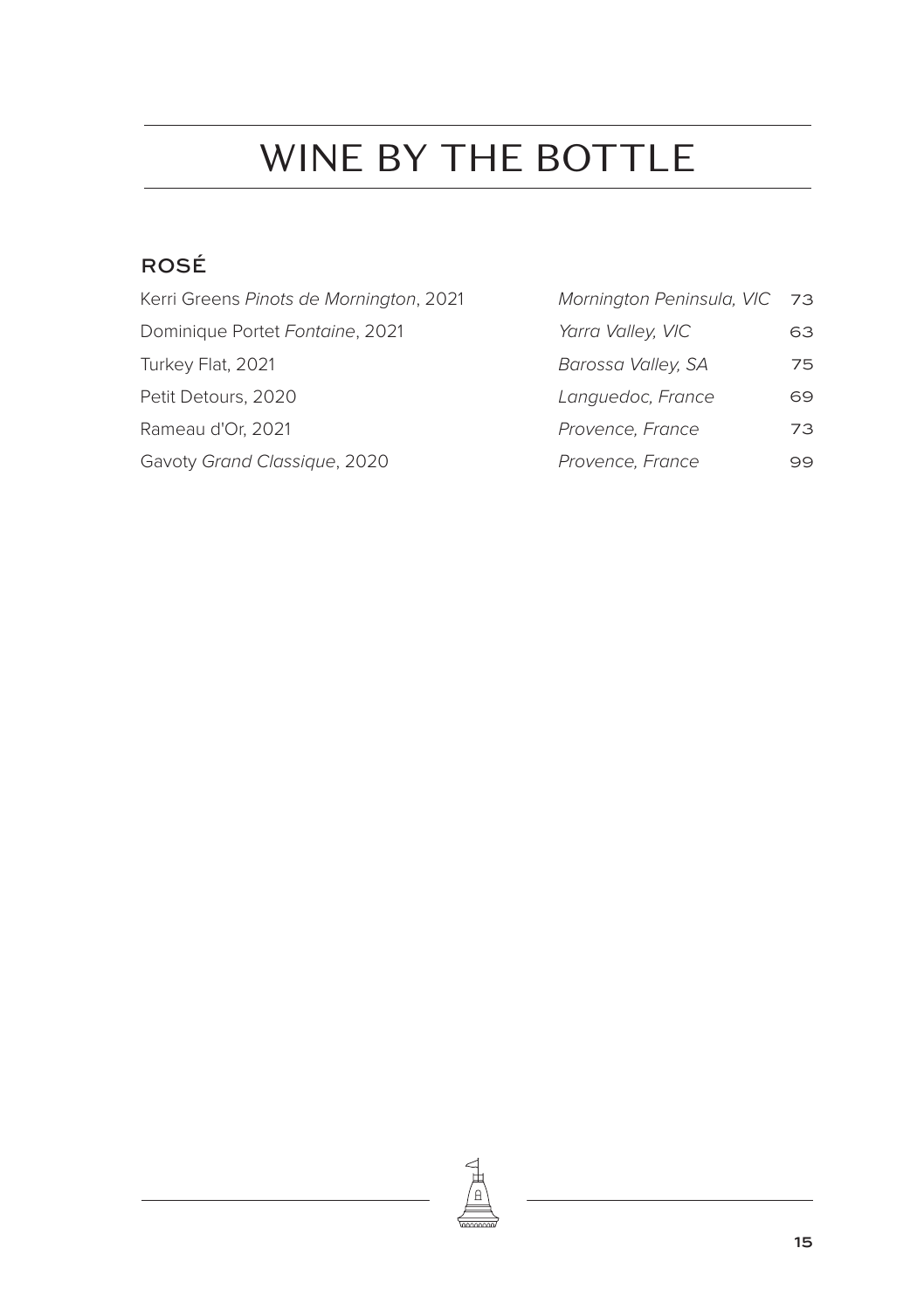#### RED

| Kerri Greens Murra Pinot Noir, 2021                                 | Mornington Peninsula, VIC   | 79  |
|---------------------------------------------------------------------|-----------------------------|-----|
| Eldridge Estate Single Vineyard Pinot Noir. 2018                    | Mornington Peninsula, VIC   | 113 |
| Gunnamatta Pinot Noir, 2020                                         | Mornington Peninsula, VIC   | 65  |
| Zonzo Estate Pinot Noir, 2021                                       | Yarra Valley, VIC           | 73  |
| Moorilla Estate Praxis Pinot Noir, 2018                             | Derwent Valley, TAS         | 71  |
| Hills Collide Pinot Noir, 2020                                      | Adelaide Hills, SA          | 85  |
| Hesketh Unfinished Business Pinot Noir, 2020                        | Limestone Coast, SA         | 53  |
| Michel Sarrazin Pinot Noir, 2019                                    | Bourgogne, France           | 115 |
| Dominique Piron Gamay, 2020                                         | Beaujolais Villages, France | 75  |
| Pizzini Barbera, 2018                                               | King Valley, VIC            | 75  |
| Poggio dei Principi Sangiovese, 2020                                | Emilio Romagna, Italy       | 59  |
| Linnaea Trifulgu Barolo Nebbiolo, 2013                              | Piedmont. Italy             | 147 |
| Moraza Las Tasugueras Tempranillo, 2017                             | Rioja, Spain                | 105 |
| Oratoire Reserve des Seigneurs GSM, 2016                            | Côtes du Rhône, France      | 111 |
| Cirillo Estate The Vincent Grenache, 2021                           | Barossa Valley, SA          | 63  |
| Memento Shiraz/Durif, 2018                                          | Rutherglen, VIC             | 79  |
| Craiglee Shiraz, 2017                                               | Sunbury, VIC                | 139 |
| Pacha Mama Shiraz, 2020                                             | Heathcote, VIC              | 75  |
| Heathcote Estate Shiraz, 2019                                       | Heathcote, VIC              | 99  |
| Head Red Shiraz, 2020                                               | Barossa Valley, SA          | 73  |
| Levant by Levantine Hill Cabernet Sauvignon, 2020 Yarra Valley, VIC |                             | 71  |
| Woodlands Margaret Cabernet/Merlot, 2017                            | Margaret River, WA          | 155 |

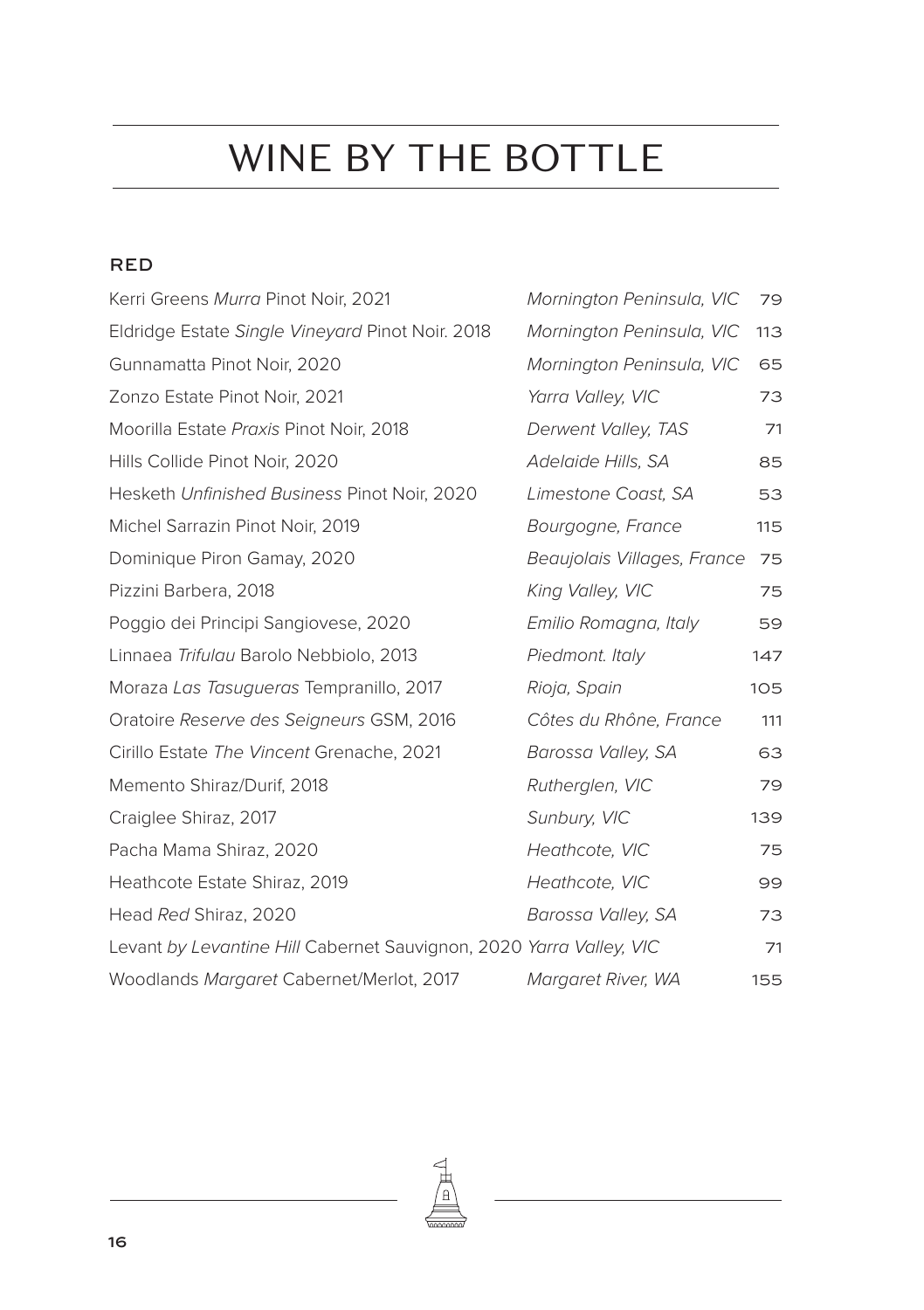#### DESSERT

| Hesketh The Proposition Moscato, 2021 (750ml)  | Limestone Coast, SA | 59      |
|------------------------------------------------|---------------------|---------|
| <b>FORTIFIED</b>                               |                     | GLS/BTL |
| Pennyweight Muscat (375ml)                     | North-East VIC      | 12/65   |
| Meandro Finest Reserve Ruby Port, 2016 (750ml) | Douro, Portugal     | 11/135  |

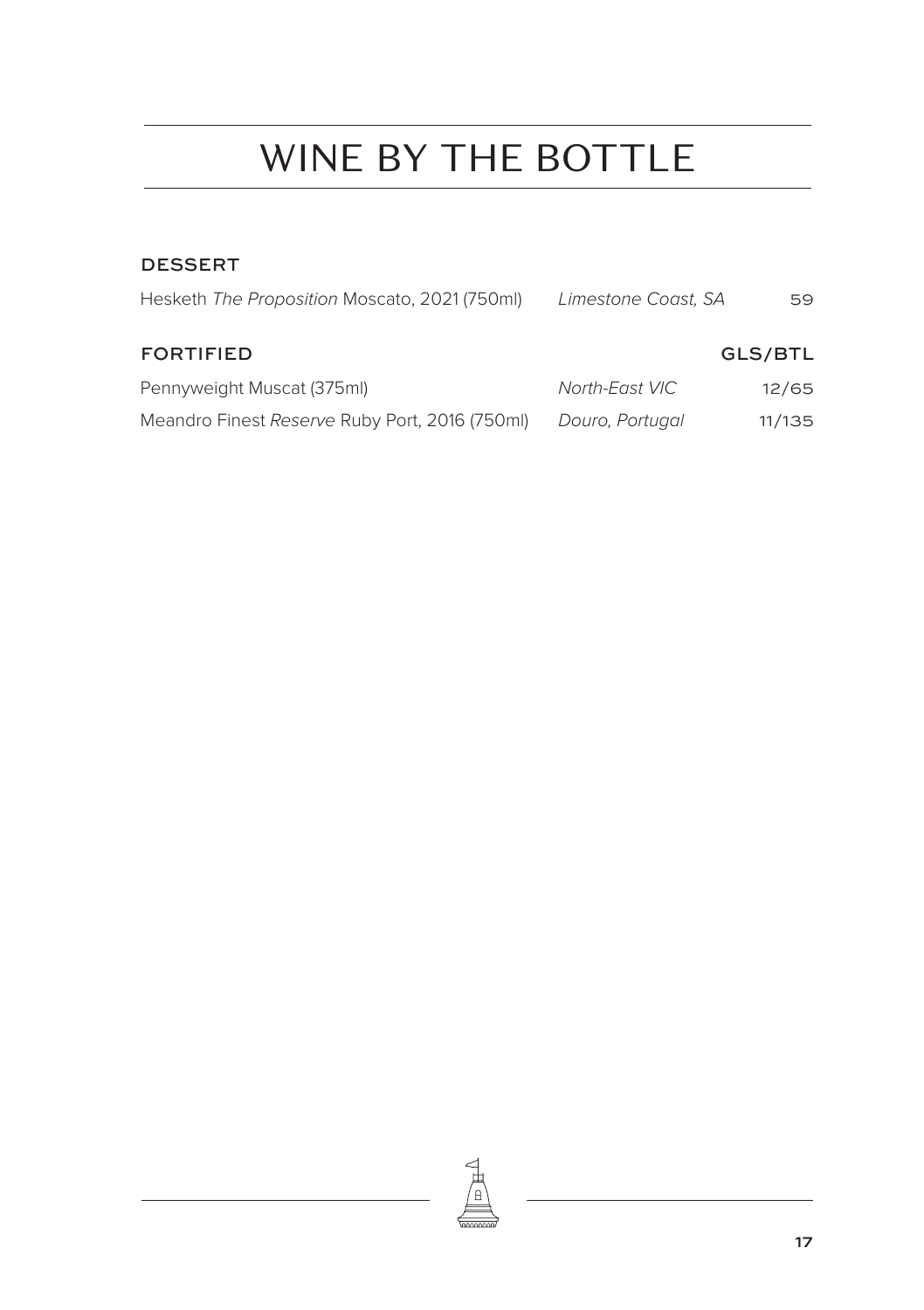#### GIN

| 23rd Street Signature      | Renmark, SA                  | 13 |
|----------------------------|------------------------------|----|
| Archie Rose Signature Dry  | Sydney, NSW                  | 14 |
| Applewood                  | Adelaide Hills, SA           | 15 |
| Aviation                   | Oregon, USA                  | 15 |
| Bass & Flinders Maritime   | Dromana, VIC                 | 13 |
| <b>Bombay Sapphire</b>     | London, England              | 12 |
| <b>Boodles</b>             | Warrington, England          | 13 |
| Four Pillars Rare Dry      | Yarra Valley, VIC            | 14 |
| Four Pillars Bloody Shiraz | Yarra Valley, VIC            | 15 |
| Four Pillars Navy Strength | Yarra Valley, VIC            | 19 |
| Four Pillars Olive Leaf    | Yarra Valley, VIC            | 17 |
| Ford's                     | London, England              | 17 |
| Hendrick's                 | Girvan, Scotland             | 15 |
| Malfy Limone               | Turin, Italy                 | 13 |
| Melbourne Gin Company      | Yarra Valley, VIC            | 13 |
| Monkey 47 Dry              | <b>Black Forest, Germany</b> | 17 |
| Monkey 47 Sloe             | <b>Black Forest, Germany</b> | 17 |
| Never Never Triple Juniper | McLaren Vale, SA             | 19 |
| Patient Wolf Melbourne Dry | Melbourne, VIC               | 13 |
| Plymouth                   | Plymouth, England            | 12 |
| Roku                       | Osaka, Japan                 | 13 |
| Seven Season Green Ant     | Adelaide, SA                 | 15 |
| Sipsmith London Dry        | London, England              | 13 |
| Tangueray No. 10           | London, England              | 15 |
| The Botanist               | Islay, Scotland              | 15 |
| Whitley Neill London Dry   | London, England              | 12 |

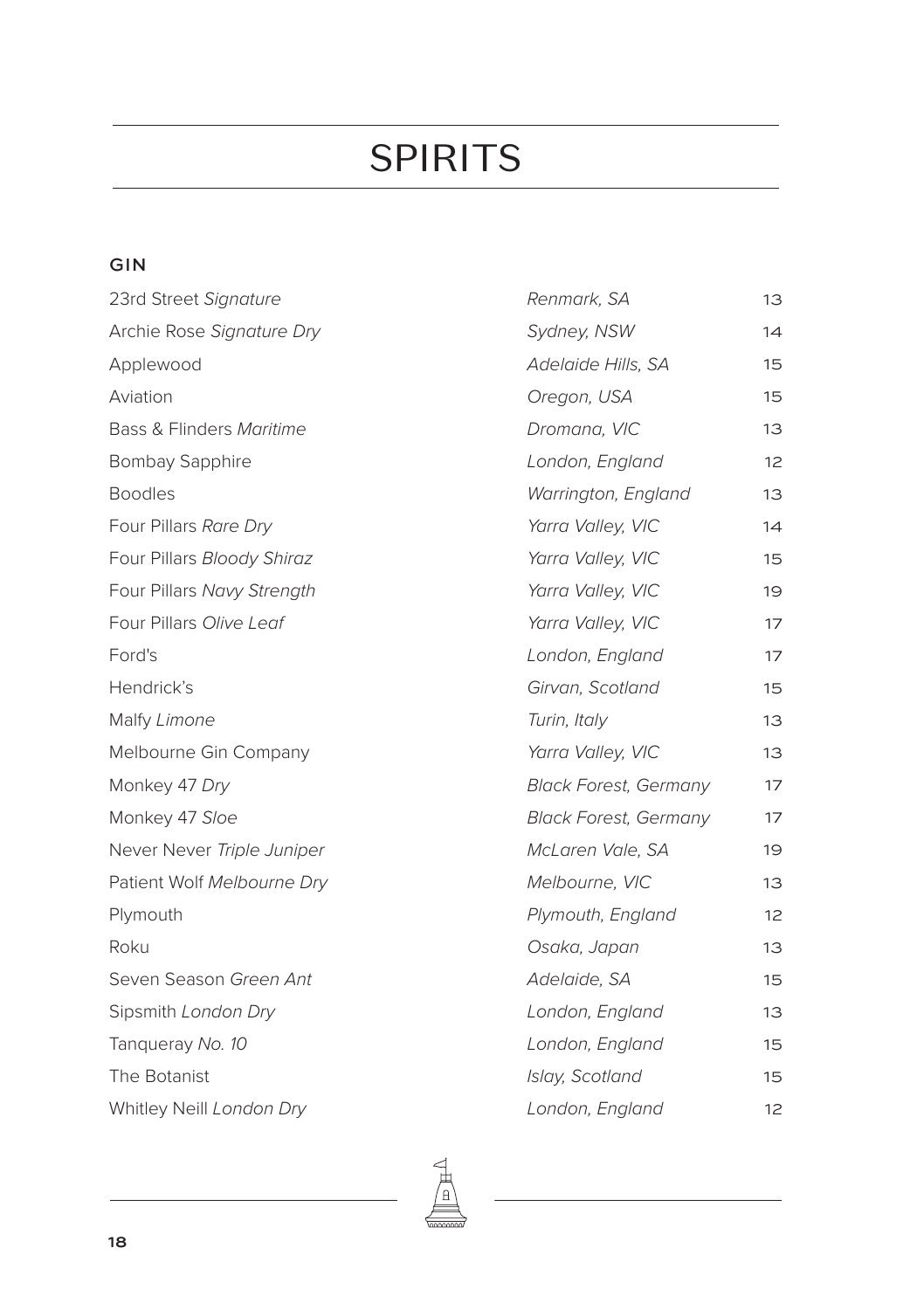### VODKA

| 42 Below                 | Wellington, New Zealand | 11              |
|--------------------------|-------------------------|-----------------|
| Absolut                  | Åhus, Sweden            | 11              |
| <b>Belvedere</b>         | Zyrardów, Poland        | 14              |
| Cape Grim 666 Original   | Cape Grim, Tasmania     | 13              |
| Cîroc                    | Cognac, France          | 12 <sup>2</sup> |
| Crystal Head             | Newfoundland, Canada    | 12              |
| Eristoff                 | Racha, Georgia          | 10 <sup>°</sup> |
| Grey Goose               | Picardy, France         | 15              |
| Haku                     | Osumi, Japan            | 14              |
| Hippocampus Organic      | Braeside, VIC           | 13              |
| <b>Isfjord</b>           | Copenhagen, Denmark     | 13              |
| Ketel One                | Schiedam, Netherlands   | 12 <sup>°</sup> |
| Reyka Small Batch        | Borgarnes, Iceland      | 12 <sup>2</sup> |
| Seven Seasons Native Yam | Adelaide, SA            | 15              |
| <b>VDKA 6100</b>         | Reporoa, NZ             | 12 <sup>2</sup> |
| Zubrówka Bison Grass     | Białystok, Poland       | 12              |

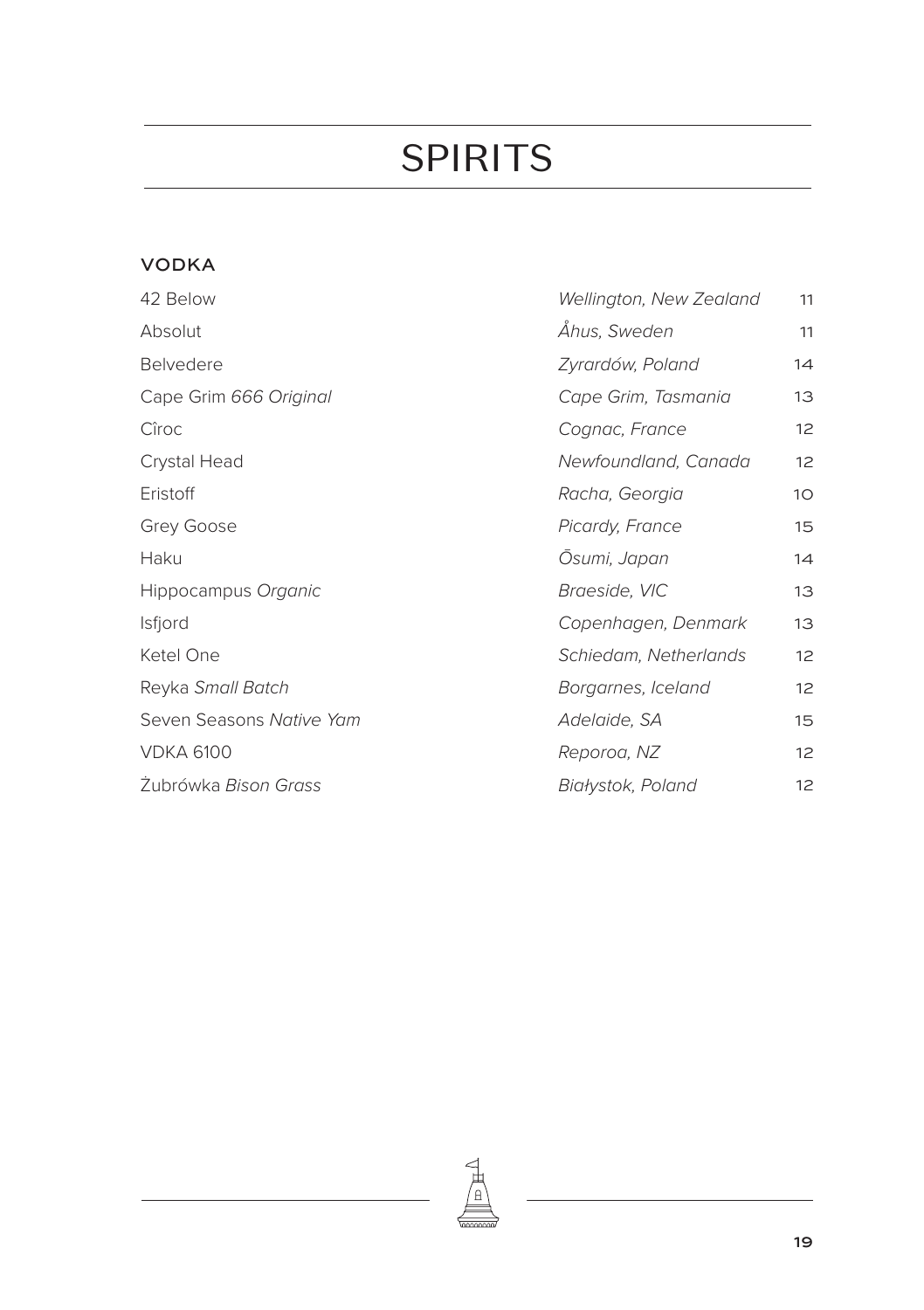### TEQUILA

| 1800 Anejo                         | Jalisco, Mexico | 14              |
|------------------------------------|-----------------|-----------------|
| Avion Blanco                       | Jalisco, Mexico | 15              |
| Cazadores Blanco                   | Jalisco, Mexico | 10 <sup>°</sup> |
| Casamigos Reposado                 | Jalisco, Mexico | 19              |
| Casamigos Blanco                   | Jalisco, Mexico | 19              |
| Casamigos Anejo                    | Jalisco, Mexico | 19              |
| Clase Azul Reposado                | Jalisco, Mexico | 27              |
| Corazon Silver                     | Jalisco, Mexico | 11              |
| Don Fulano Imperial Extra Anejo    | Jalisco, Mexico | 23              |
| Don Fulano Fuerte 100 Proof Blanco | Jalisco, Mexico | 17              |
| Espolon Reposado                   | Jalisco, Mexico | 11              |
| Herradura Silver                   | Jalisco, Mexico | 12              |
| Herradura Reposado                 | Jalisco, Mexico | 13              |
| Herradura Plata                    | Jalisco, Mexico | 13              |
| Herradura Ultra Anejo              | Jalisco, Mexico | 21              |
| Ocho Blue Agave                    | Jalisco, Mexico | 13              |
| Patrón Anejo                       | Jalisco, Mexico | 15              |
| Patrón Reposado                    | Jalisco, Mexico | 15              |
| Patrón Silver                      | Jalisco, Mexico | 15              |
| Tromba Blanco                      | Jalisco, Mexico | 14              |
|                                    |                 |                 |

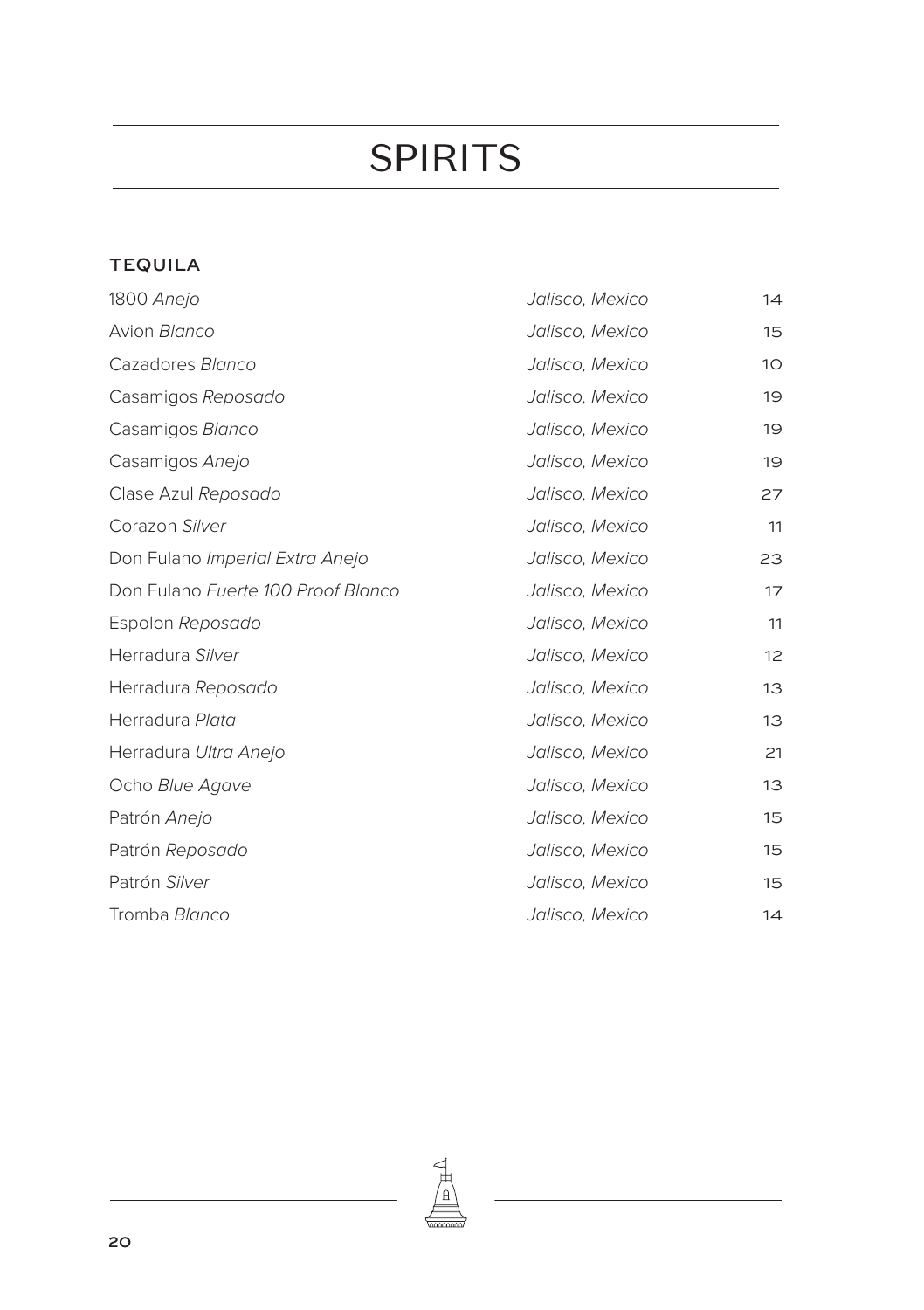#### MEZCAL

| Casamigos                              | Oaxaca, Mexico | 21 |
|----------------------------------------|----------------|----|
| Del Maguey Vida                        | Oaxaca, Mexico | 15 |
| Domingo Clasico                        | Oaxaca, Mexico | 15 |
| El Jolgorio Espadin                    | Oaxaca, Mexico | 25 |
| llegal Joven                           | Oaxaca, Mexico | 17 |
| Las Joyas del Agave Ming Real Reposado | Oaxaca, Mexico | 14 |

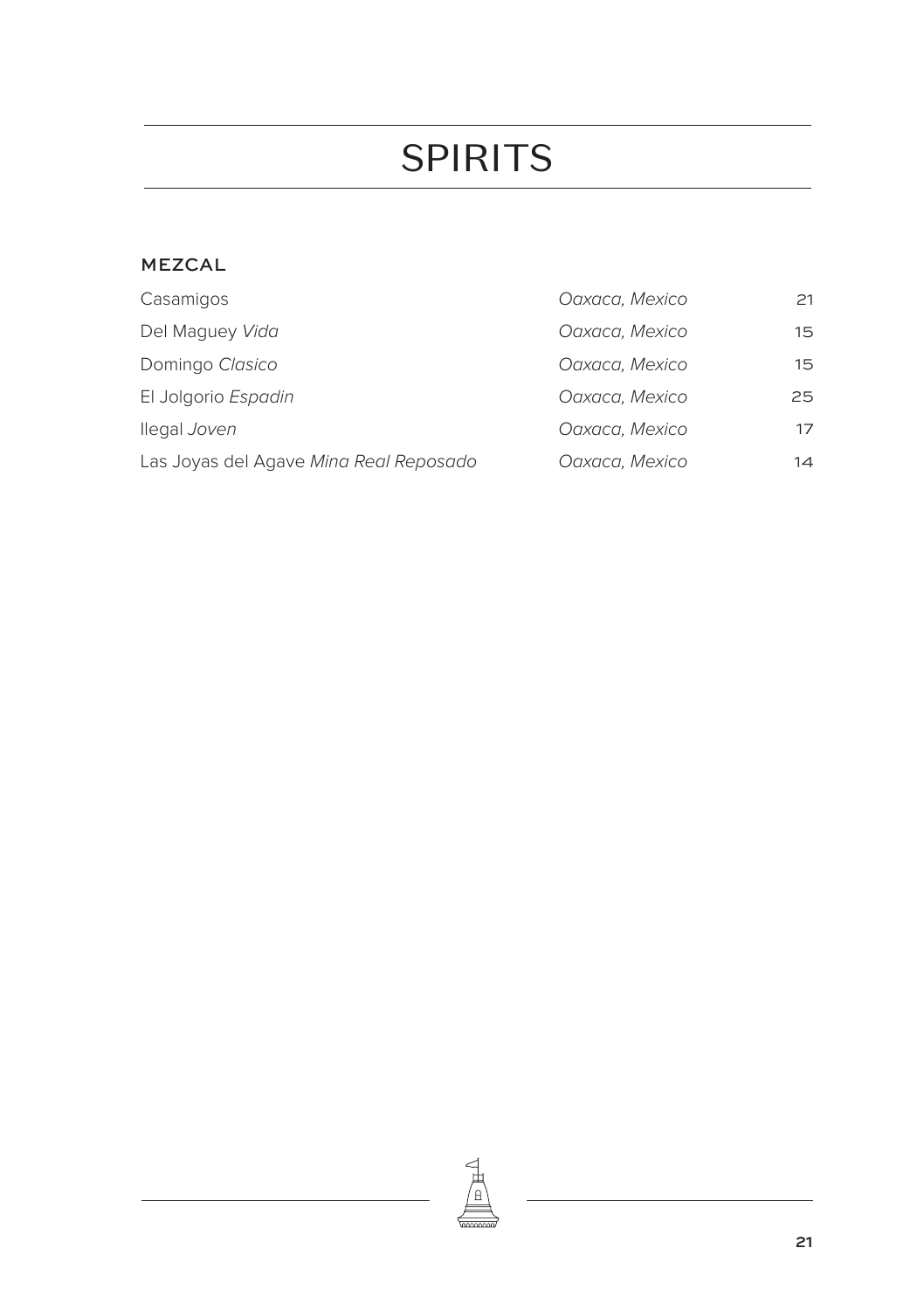#### RUM

| Angostura 1919                    | Trinidad and Tobago       | 13              |
|-----------------------------------|---------------------------|-----------------|
| Appleton Estate 21yr Old Jamaican | Nassau Valley, Jamaica    | 25              |
| Appleton Estate Rare Blend        | Nassau Valley, Jamaica    | 15              |
| Bacardi Carta Oro                 | Puerto Rico               | 10 <sup>°</sup> |
| Bacardi Carta Blanca              | <b>Puerto Rico</b>        | 10 <sup>°</sup> |
| Bacardi 8yr Old Dark              | <b>Puerto Rico</b>        | 12              |
| Bacardi Spiced                    | <b>Puerto Rico</b>        | 11              |
| Beach House Gold Spiced           | <b>Mauritius</b>          | 13              |
| Bundaberg                         | Bundaberg East, QLD       | 11              |
| Bundaberg Overproof               | Bundaberg East, QLD       | 19              |
| Captain Morgan's                  | U.S. Virgin Islands       | 12              |
| Dark Matter Spiced                | <b>Banchory, Scotland</b> | 11              |
| Goslings Black Seal               | Bermuda                   | 13              |
| Mount Gay Eclipse                 | <b>Barbados</b>           | 11              |
| Plantation Pineapple Dark         | <b>Barbados</b>           | 13              |
| Sailor Jerry's Spiced             | U.S. Virgin Islands       | 12              |
| Ron Zacapa 23yr Old               | Guatemala                 | 17              |
| Ron Zacapa Centenario XO          | Guatemala                 | 29              |

### CACHAÇA

Sagatiba Cristalina *Brazil* 11

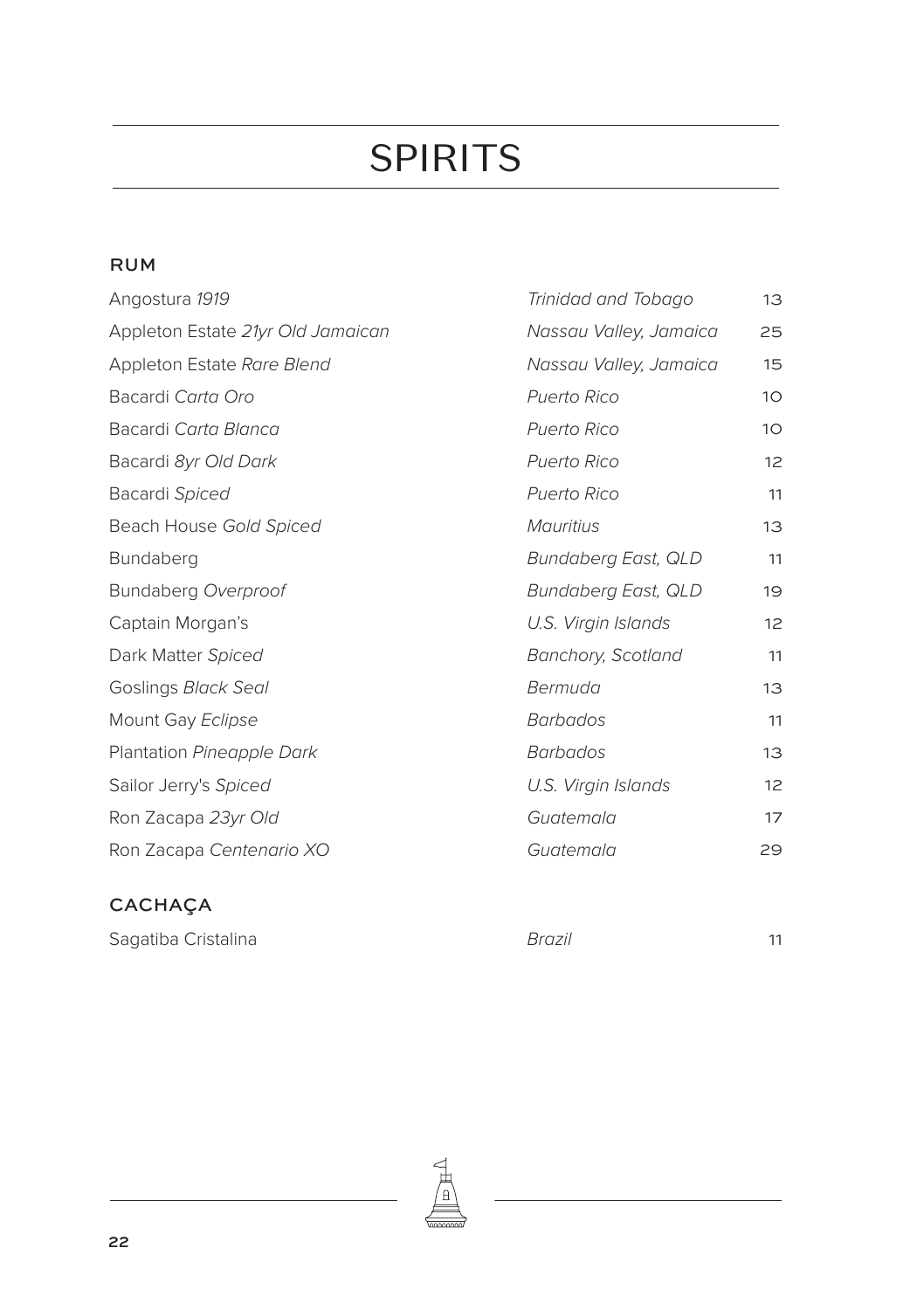#### BOURBON

| Basil Hayden                | Kentucky, USA  | 13              |
|-----------------------------|----------------|-----------------|
| Booker's                    | Kentucky, USA  | 17              |
| <b>Buffalo Trace</b>        | Kentucky, USA  | 11              |
| Eagle Rare 10yr Old         | Kentucky, USA  | 15              |
| Elijah Craig Small Batch    | Kentucky, USA  | 14              |
| Jack Daniels Single Barrel  | Tennessee, USA | 17              |
| Jack Daniels Gentleman Jack | Tennessee, USA | 13              |
| Jack Daniels Black Label    | Tennessee, USA | 12 <sup>2</sup> |
| Jack Daniels Tennessee Rye  | Tennessee, USA | 13              |
| Jim Beam White Label        | Kentucky, USA  | 11              |
| Jim Beam Rye                | Kentucky, USA  | 12              |
| Jim Beam Black              | Kentucky, USA  | 12              |
| Knob Creek 9yr Old          | Kentucky, USA  | 15              |
| Maker's Mark 46             | Kentucky, USA  | 14              |
| Maker's Mark                | Kentucky, USA  | 12              |
| Rowan's Creek Small Batch   | Kentucky, USA  | 15              |
| Russell's Reserve 10yr Old  | Kentucky, USA  | 14              |
| Wild Turkey 86.8% Proof     | Kentucky, USA  | 12              |
| Woodford Reserve Rye        | Kentucky, USA  | 12              |
| Woodford Reserve Double Oak | Kentucky, USA  | 15              |

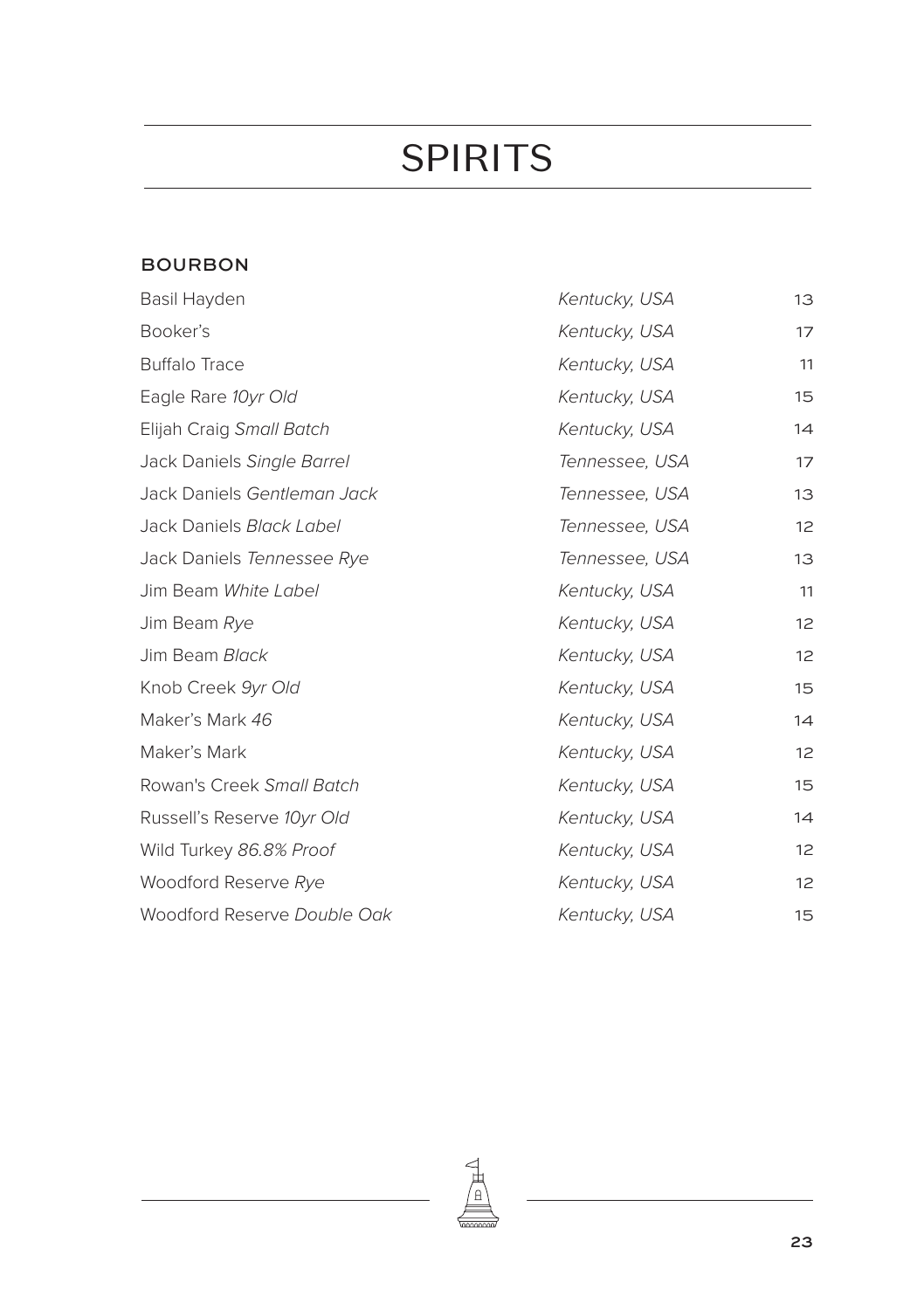#### WHISKY

| Bushmills Malt 10yr Old | <b>Bushmills, Ireland</b> | 15 <sub>1</sub> |
|-------------------------|---------------------------|-----------------|
| Bushmills Malt 16yr Old | <b>Bushmills, Ireland</b> | 21              |
| Canadian Club Original  | Ontario, Canada           | 11              |
| Canadian Club 8yr Old   | Ontario, Canada           | 12 <sup>2</sup> |
| Canadian Club 12yr Old  | Ontario, Canada           | 13              |
| Jameson <i>Irish</i>    | Dublin, Ireland           | 11              |
| Lark Classic Cask       | Coal River Valley, TAS    | 25              |
| Nikka From the Barrel   | Yoichi/Miyagikyo, Japan   | 15              |
| Rittenhouse Rye         | Kentucky, USA             | 13              |
| Sazerac Rye             | New Orleans, USA          | 13              |
| Starward Two-Fold       | Port Melbourne, VIC       | 12 <sup>2</sup> |
| Tullamore Dew           | Tullamore, ireland        | 12 <sup>2</sup> |
| Tokinoka Eigashima      | Akashi, Japan             | 17              |

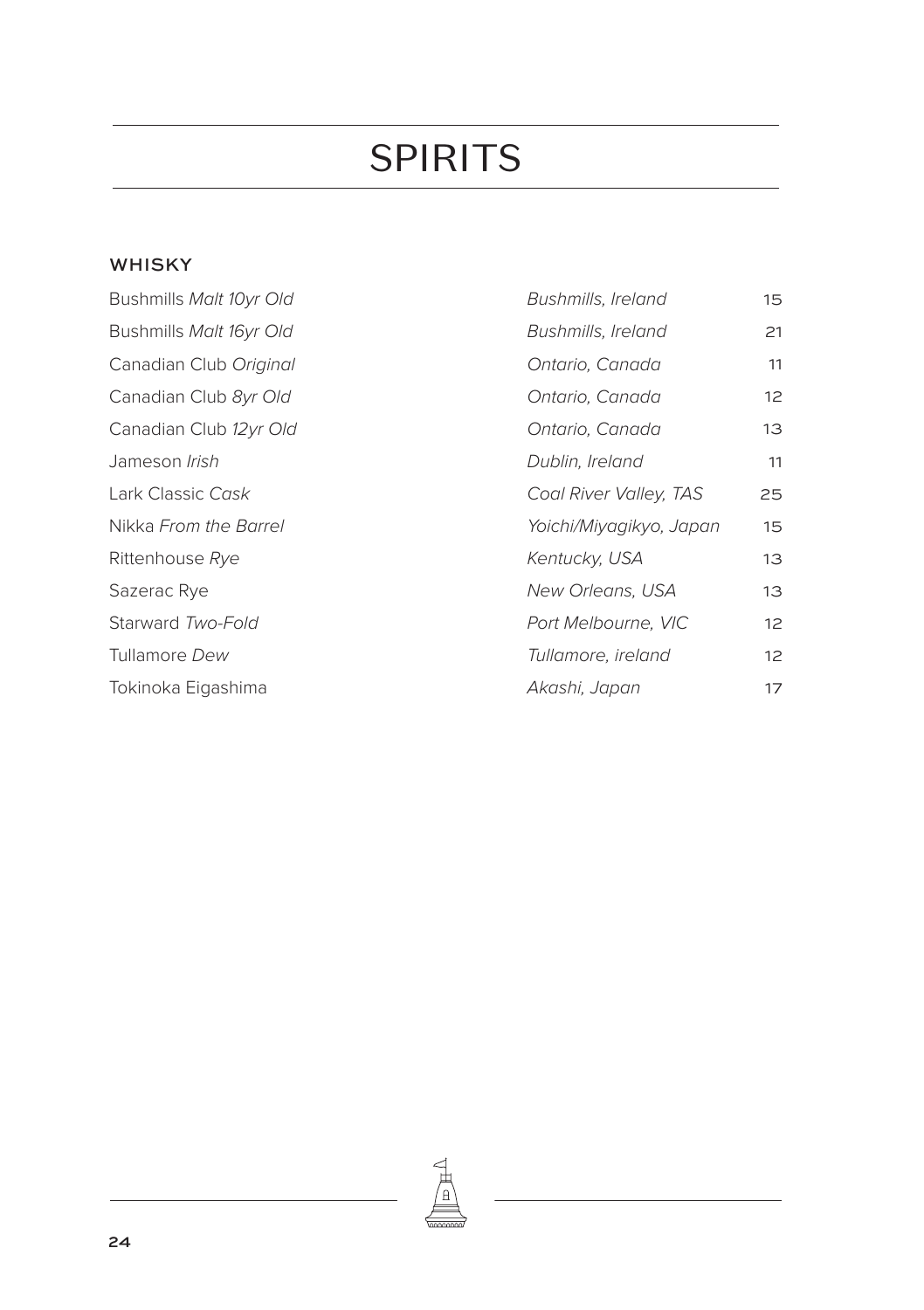#### BLENDED SCOTCH

| Chivas Regal              | Speyside       | 11              |
|---------------------------|----------------|-----------------|
| Chivas Regal 18yr Old     | Speyside       | 15              |
| Dewars White Label        | Highlands      | 10 <sup>°</sup> |
| Dewars 12yr Old           | Highlands      | 12 <sup>2</sup> |
| Dimple 12yr Old           | Highlands      | 11              |
| Dimple 15yr Old           | Highlands      | 13              |
| J & B Rare                | Multi-regional | 11              |
| Johnny Walker Black Label | Speyside       | 11              |
| Johnny Walker Blue Label  | Speyside       | 29              |
| Johnny Walker Green Label | Speyside       | 13              |
| Monkey Shoulder           | Speyside       | 11              |
| Pure Scot                 | Multi-regional | 13              |

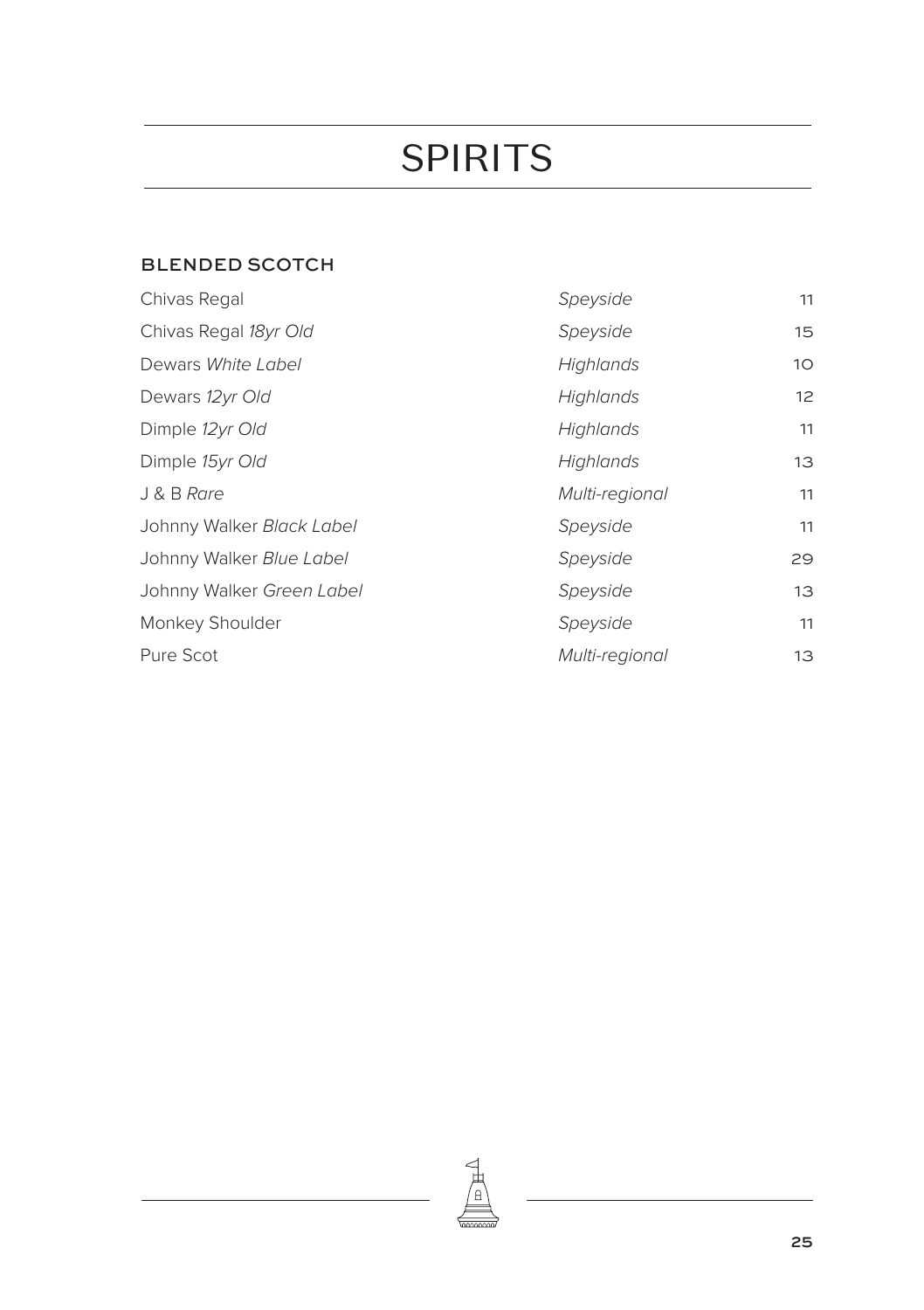### SINGLE MALT SCOTCH

| Aberlour 12yr Old                | Speyside     | 11  |
|----------------------------------|--------------|-----|
| Aberfeldy 12yr Old               | Highland     | 13  |
| Ardbeg                           | <b>Islay</b> | 13  |
| Ardbeg Corryvreckan              | <b>Islay</b> | 19  |
| Ardmor Legacy                    | Highlands    | 11  |
| Auchentoshan 3 Wood              | Lowland      | 15  |
| Auchentoshan 12yr Old            | Lowland      | 13  |
| Balvenie 12yr Old                | Speyside     | 15  |
| Balvenie 14yr Old Carribean Cask | Speyside     | 19  |
| Balvenie 19yr Old Burnhead       | Speyside     | 49  |
| Balvenie 21yr Old                | Speyside     | 35  |
| Balvenie 30yr Old                | Speyside     | 115 |
| BenRiach 10yr Old                | Speyside     | 12  |
| Bowmore 12yr Old                 | <b>Islay</b> | 13  |
| Bowmore 15yr Old                 | <b>Islay</b> | 15  |
| Bowmore 18yr Old                 | <b>Islav</b> | 23  |
| Bruichladdich Octomore 10.3      | <b>Islav</b> | 33  |
| Cardhu 12yr Old                  | Speyside     | 13  |
| Cragganmore 12yr Old             | Speyside     | 15  |
| Craigellachie 13yr Old           | Speyside     | 15  |
| Dalmore The Dalmore 18yr Old     | Highland     | 43  |
| Dalmore Cigar Malt               | Highland     | 27  |

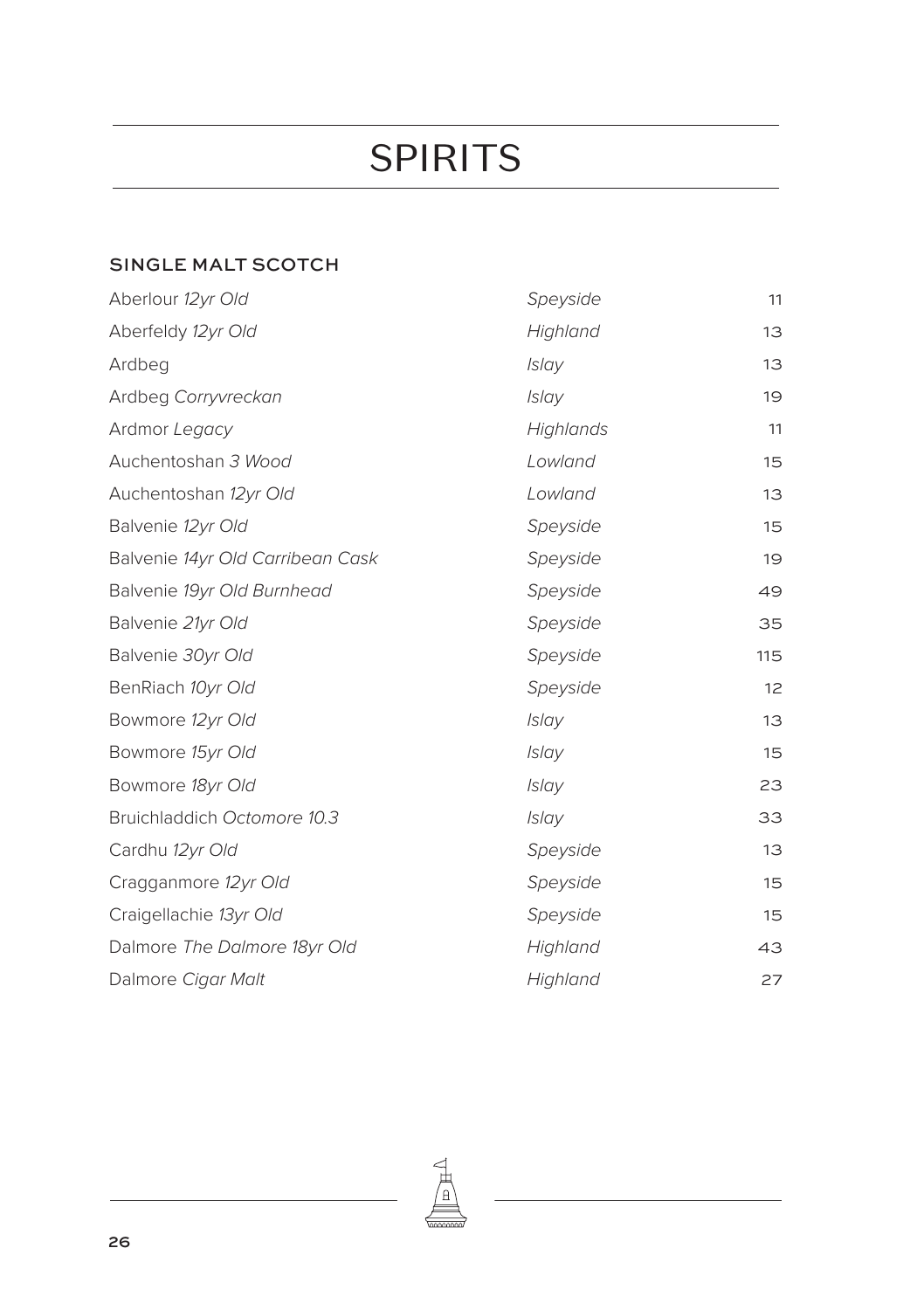#### SINGLE MALT SCOTCH

| Dalwhinnie 30yr Old Special Release | Highland       | 75 |
|-------------------------------------|----------------|----|
| Dalwhinnie 15yr Old                 | Highland       | 21 |
| Glenfiddich 12yr Old                | Speyside       | 13 |
| Glenfiddich 21ry Old Grand Reserve  | Speyside       | 19 |
| Glenkinchie 12yr Old                | Lowland        | 15 |
| Glenmorangie Original               | Highlands      | 13 |
| Glenmorangie 18yr Old               | Highlands      | 23 |
| Glenmorangie Nectar                 | Highlands      | 17 |
| Glenmorangie Quinta Ruban           | Highlands      | 17 |
| Glenfarclas 15yr Old                | Speyside       | 29 |
| Glenfarclas 25yr Old                | Speyside       | 47 |
| Glenfarclas 30yr Old                | Speyside       | 69 |
| Highland Park 18yo                  | Orkney Islands | 27 |
| Lagavulin 8yr Old                   | Islay          | 15 |
| Lagavulin 16yr Old                  | <b>Islay</b>   | 19 |
| Macallan Rare Cask                  | Speyside       | 49 |
| Macallan Triple Cask 12yr Old       | Speyside       | 17 |
| Oban Malt 14yr Old                  | Highlands      | 15 |
| Talisker 10yr Old                   | Isle of Skye   | 15 |
| Talisker Skye                       | Isle of Skye   | 13 |
|                                     |                |    |

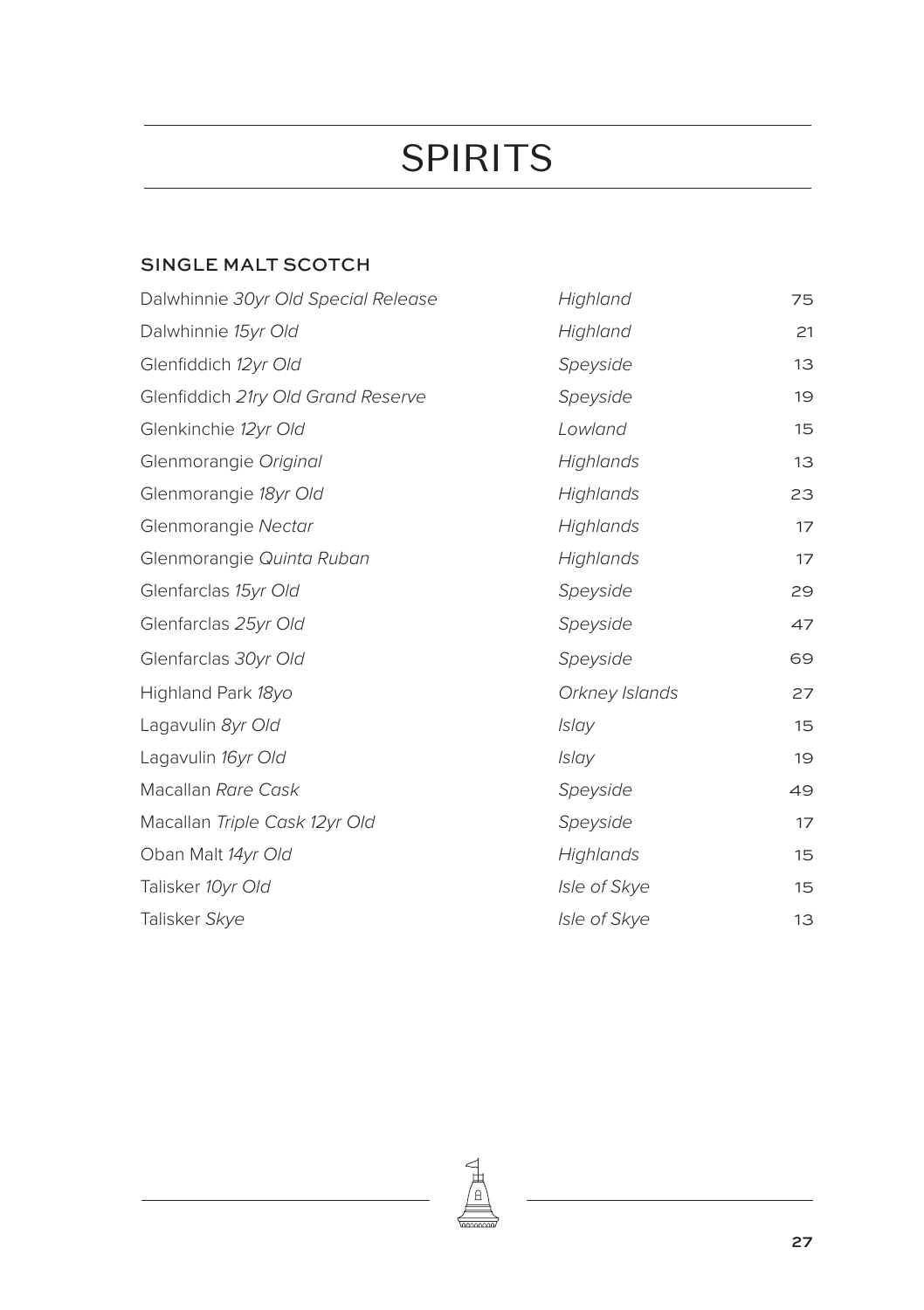### COGNAC

| Courvoisier XO                    | <b>Blend of Terroirs</b> | 33  |
|-----------------------------------|--------------------------|-----|
| Grosperrin Bons Bois No. 38       | Bons Bois                | 175 |
| Hennessy VS                       | <b>Blend of Terroirs</b> | 13  |
| Hennessy VSOP                     | <b>Blend of Terroirs</b> | 17  |
| Hennessy XO                       | <b>Blend of Terroirs</b> | 43  |
| Hennessey Paradis                 | <b>Blend of Terroirs</b> | 167 |
| Jean Fillioux So Elegantissime XO | Grande Champagne         | 17  |
| Louis XIII                        | Grande Champagne         | 365 |
| Normandin Mercier, 2011           | Petite Champagne         | 23  |
| Paul Giraud VSOP 8yrs             | Grande Champagne         | 15  |
| Paul Giraud XO 25yrs              | Grande Champagne         | 25  |
| Paul Giraud Tres Rare 58yr Old    | Grande Champagne         | 87  |
| Rémy Martin Club                  | <b>Blend of Terroirs</b> | 19  |
| Rémy Martin VSOP                  | <b>Blend of Terroirs</b> | 15  |
| Rémy Martin XO                    | <b>Blend of Terroirs</b> | 37  |

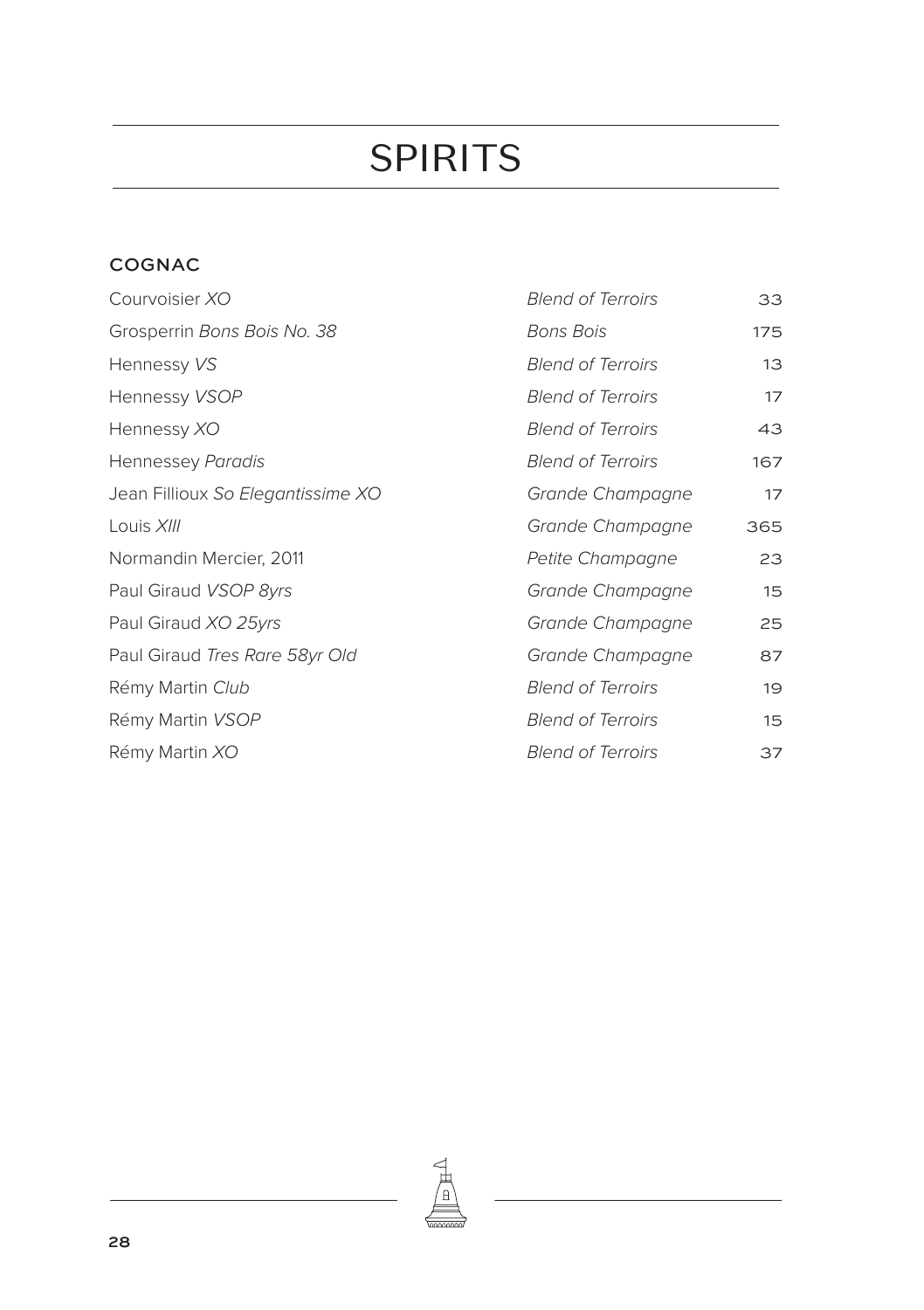#### ARMAGNAC

| Comte de Lamaestre, 1967                                     | Bas Armagnac | 39 |
|--------------------------------------------------------------|--------------|----|
| Delord, 1991                                                 | Bas Armagnac | 15 |
| Delord, 1985                                                 | Bas Armagnac | 17 |
| Delord, 1972                                                 | Bas Armagnac | 25 |
| Domaine Boingneres, 1981                                     | Bas Armagnac | 75 |
| Francis Darroze Les Grands Assemblages 12yr Old Bas Armagnac |              | 16 |
| Francis Darroze Les Grands Assemblages 20yr Old Bas Armagnac |              | 19 |
| Francis Darroze Lahitte, 1988                                | Bas Armagnac | 29 |

#### CALVADOS

| Massenez Vieux         | Normandy, France | 15 |
|------------------------|------------------|----|
| Le Pere Jules 3yr Old  | Normandy, France | 13 |
| Le Pere Jules 20yr Old | Normandy, France | 25 |

#### GRAPPA

| Nonino Moscato                  | Friuli, Italy   | 15. |
|---------------------------------|-----------------|-----|
| Francoli Moscato                | Piedmont, Italy | 13  |
| Marolo Grappa di Barolo 9yr Old | Piedmont, Italy | 19  |